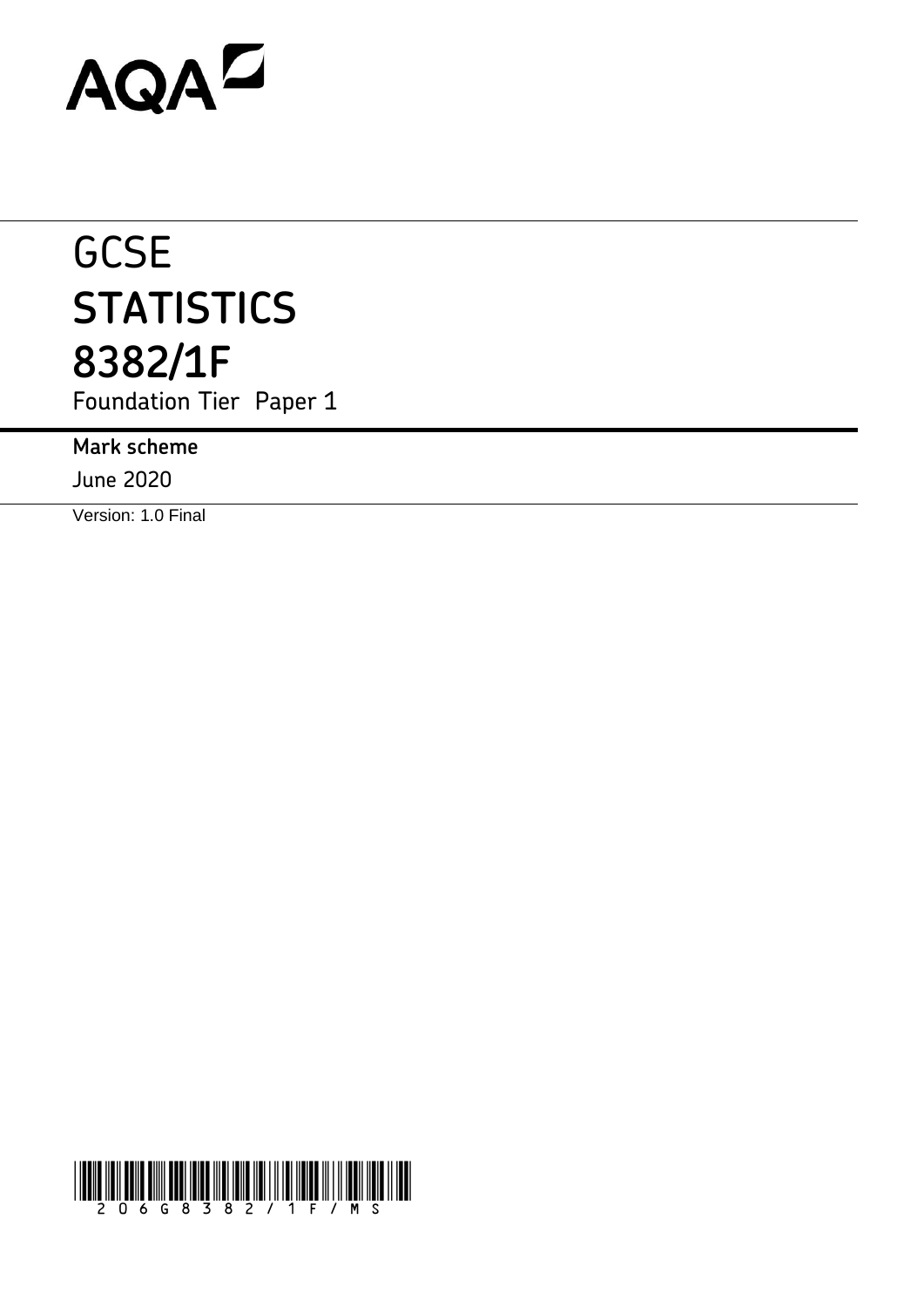Mark schemes are prepared by the Lead Assessment Writer and considered, together with the relevant questions, by a panel of subject teachers. This mark scheme includes any amendments made at the standardisation events which all associates participate in and is the scheme which was used by them in this examination. The standardisation process ensures that the mark scheme covers the students' responses to questions and that every associate understands and applies it in the same correct way. As preparation for standardisation each associate analyses a number of students' scripts. Alternative answers not already covered by the mark scheme are discussed and legislated for. If, after the standardisation process, associates encounter unusual answers which have not been raised they are required to refer these to the Lead Examiner.

It must be stressed that a mark scheme is a working document, in many cases further developed and expanded on the basis of students' reactions to a particular paper. Assumptions about future mark schemes on the basis of one year's document should be avoided; whilst the guiding principles of assessment remain constant, details will change, depending on the content of a particular examination paper.

Further copies of this mark scheme are available from aqa.org.uk

#### **Copyright information**

AQA retains the copyright on all its publications. However, registered schools/colleges for AQA are permitted to copy material from this booklet for their own internal use, with the following important exception: AQA cannot give permission to schools/colleges to photocopy any material that is acknowledged to a third party even for internal use within the centre.

Copyright © 2020 AQA and its licensors. All rights reserved.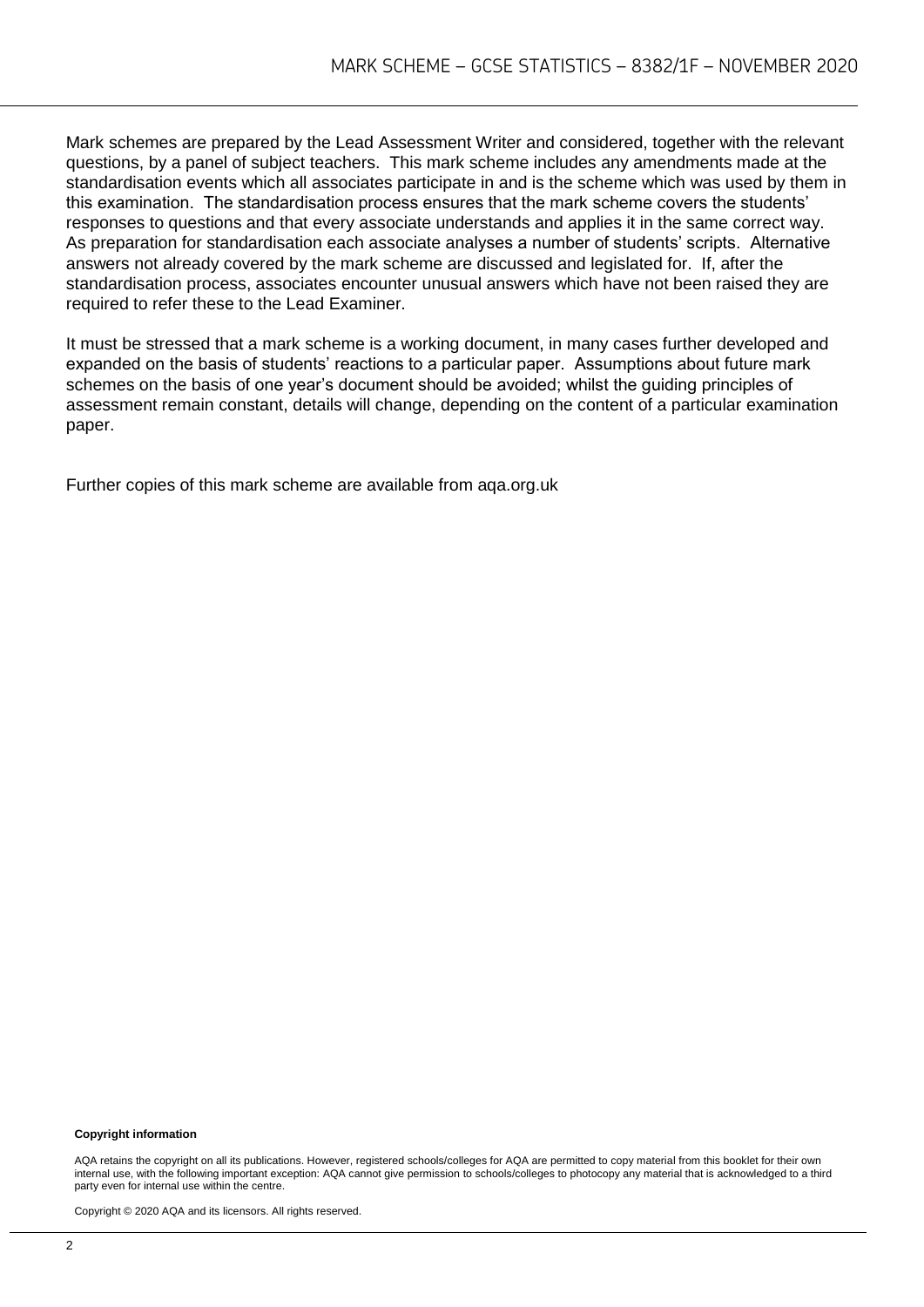### **Glossary for Mark Schemes**

GCSE examinations are marked in such a way as to award positive achievement wherever possible. Thus, for GCSE Mathematics papers, marks are awarded under various categories.

If a student uses a method which is not explicitly covered by the mark scheme the same principles of marking should be applied. Credit should be given to any valid methods. Examiners should seek advice from their senior examiner if in any doubt.

| M                      | Method marks are awarded for a correct method which could lead<br>to a correct answer.                                                       |
|------------------------|----------------------------------------------------------------------------------------------------------------------------------------------|
| A                      | Accuracy marks are awarded when following on from a correct<br>method. It is not necessary to always see the method. This can be<br>implied. |
| B                      | Marks awarded independent of method.                                                                                                         |
| ft                     | Follow through marks. Marks awarded for correct working<br>following a mistake in an earlier step.                                           |
| <b>SC</b>              | Special case. Marks awarded for a common misinterpretation<br>which has some mathematical worth.                                             |
| M dep                  | A method mark dependent on a previous method mark being<br>awarded.                                                                          |
| <b>B</b> dep           | A mark that can only be awarded if a previous independent mark<br>has been awarded.                                                          |
| oe                     | Or equivalent. Accept answers that are equivalent.<br>eg accept 0.5 as well as $\frac{1}{2}$                                                 |
| [a, b]                 | Accept values between a and b inclusive.                                                                                                     |
| [a, b)                 | Accept values $a \leqslant$ value $\leq b$                                                                                                   |
| 3.14                   | Accept answers which begin 3.14 eg 3.14, 3.142, 3.1416                                                                                       |
| <b>Use of brackets</b> | It is not necessary to see the bracketed work to award the marks.                                                                            |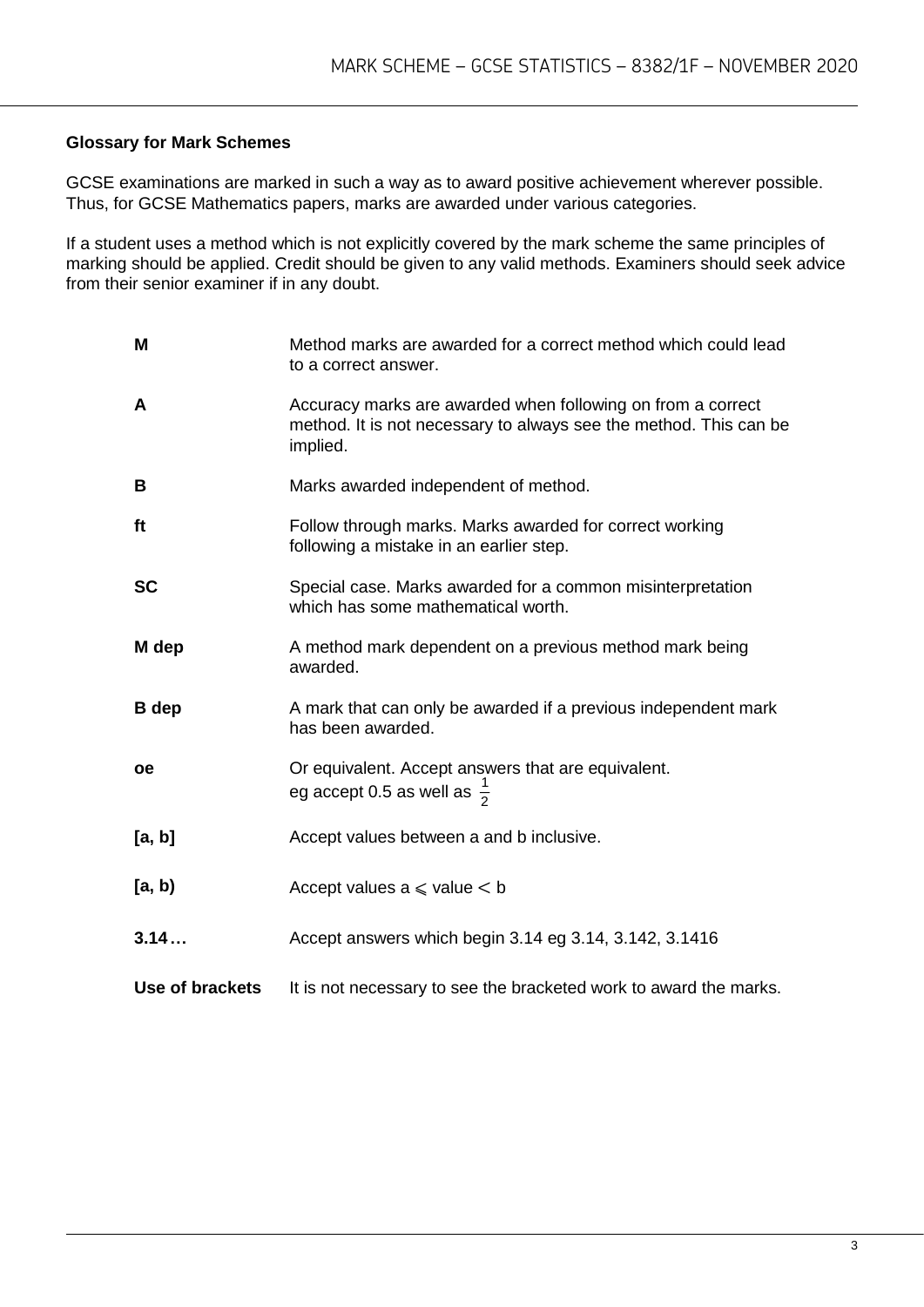Examiners should consistently apply the following principles.

#### **Diagrams**

Diagrams that have working on them should be treated like normal responses. If a diagram has been written on but the correct response is within the answer space, the work within the answer space should be marked. Working on diagrams that contradicts work within the answer space is not to be considered as choice but as working, and is not, therefore, penalised.

#### **Responses which appear to come from incorrect methods**

Whenever there is doubt as to whether a student has used an incorrect method to obtain an answer, as a general principle, the benefit of doubt must be given to the student. In cases where there is no doubt that the answer has come from incorrect working then the student should be penalised.

#### **Questions which ask students to show working**

Instructions on marking will be given but usually marks are not awarded to students who show no working.

#### **Questions which do not ask students to show working**

As a general principle, a correct response is awarded full marks.

#### **Misread or miscopy**

Students often copy values from a question incorrectly. If the examiner thinks that the student has made a genuine misread, then only the accuracy marks (A or B marks), up to a maximum of 2 marks are penalised. The method marks can still be awarded.

#### **Further work**

Once the correct answer has been seen, further working may be ignored unless it goes on to contradict the correct answer.

#### **Choice**

When a choice of answers and/or methods is given, mark each attempt. If both methods are valid then M marks can be awarded but any incorrect answer or method would result in marks being lost.

#### **Work not replaced**

Erased or crossed out work that is still legible should be marked.

#### **Work replaced**

Erased or crossed out work that has been replaced is not awarded marks.

#### **Premature approximation**

Rounding off too early can lead to inaccuracy in the final answer. This should be penalised by 1 mark unless instructed otherwise.

#### **Continental notation**

Accept a comma used instead of a decimal point (for example, in measurements or currency), provided that it is clear to the examiner that the student intended it to be a decimal point.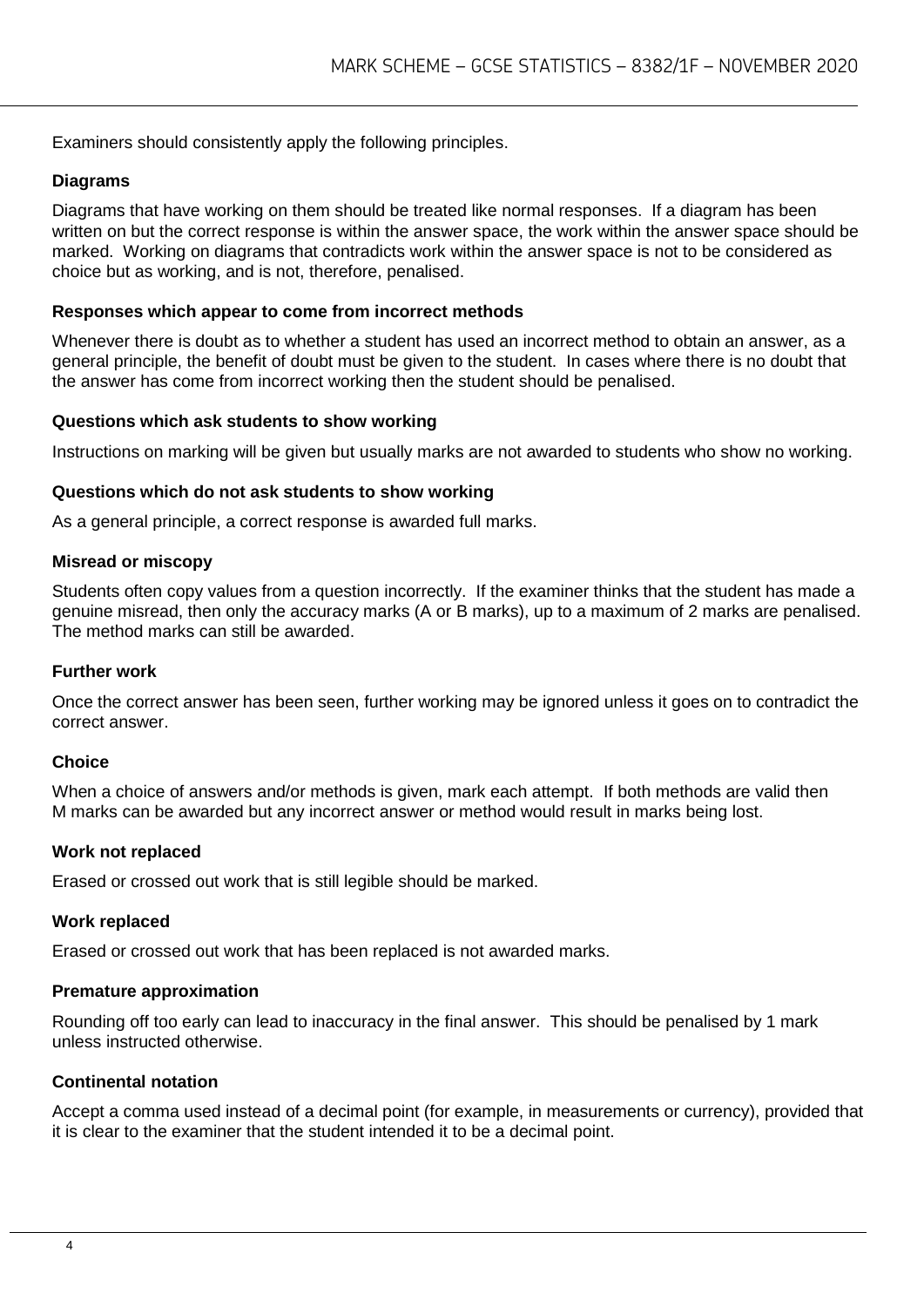| $\mathbf{1}$            | <b>Discrete</b> | B <sub>1</sub> |  |
|-------------------------|-----------------|----------------|--|
|                         |                 |                |  |
| $\mathbf{2}$            | $+1.2$          | B <sub>1</sub> |  |
|                         |                 |                |  |
| $\mathbf{3}$            | Sample          | B <sub>1</sub> |  |
|                         |                 |                |  |
| $\overline{\mathbf{4}}$ | 0.24            | B <sub>1</sub> |  |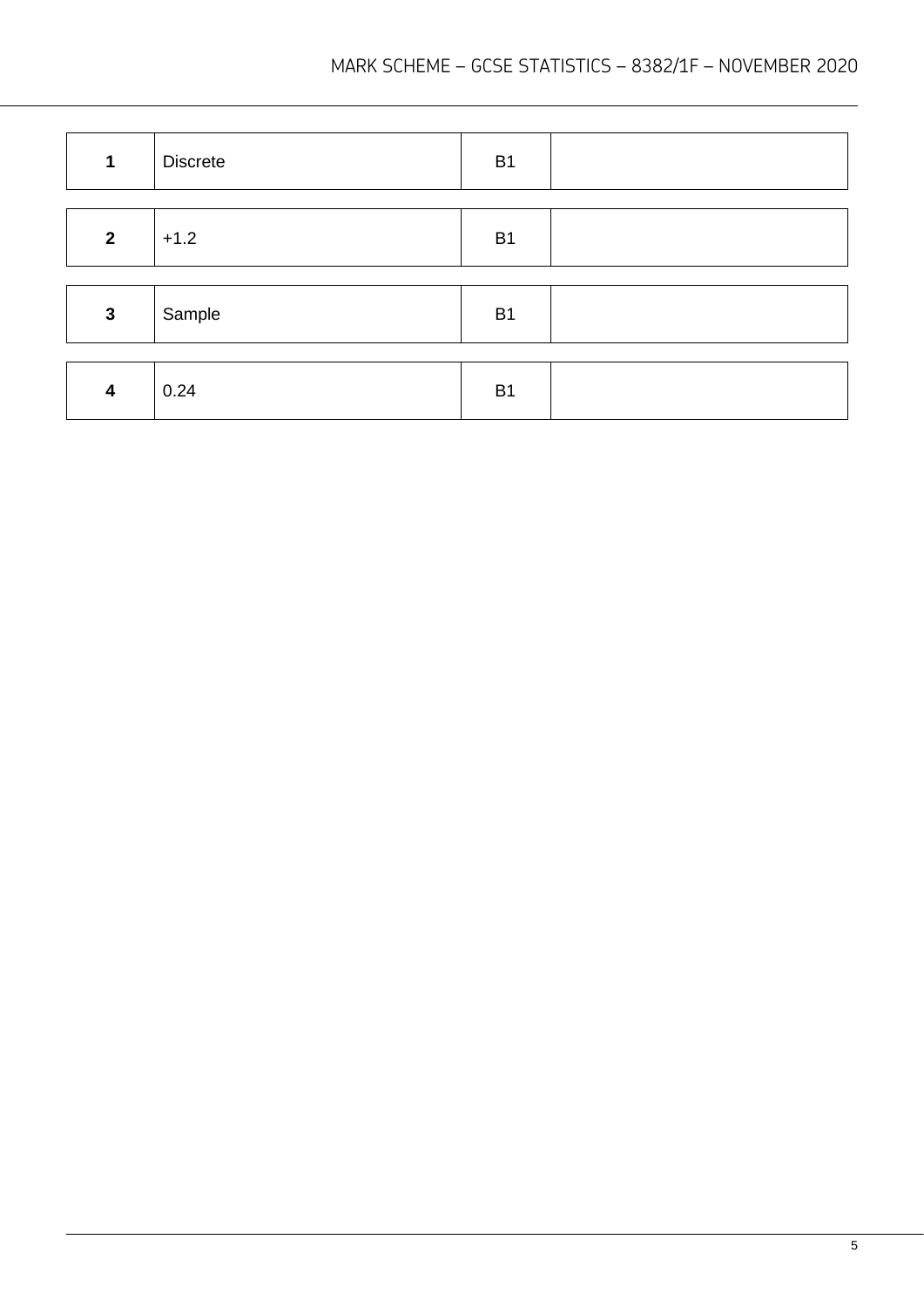|   | Any one measure correct:<br>Mode (now) $= 5$<br>or Mode (three years $ago$ ) = 3<br>or Mean (now) = $5.08$<br>or Mean (three years ago) = $2.67$<br>or Median (now) = $5$<br>or Median (three years $ago$ ) = 3<br>or Range (now) = $5$<br>or Range (three years $ago$ ) = 4 | M1               |                                   |  |
|---|------------------------------------------------------------------------------------------------------------------------------------------------------------------------------------------------------------------------------------------------------------------------------|------------------|-----------------------------------|--|
|   | Both comparable averages correct                                                                                                                                                                                                                                             | A <sub>1</sub>   |                                   |  |
|   | Both ranges correct                                                                                                                                                                                                                                                          | A <sub>1</sub>   |                                   |  |
| 5 | On average there are more<br>(internet-enabled) devices now                                                                                                                                                                                                                  | A <sub>1ft</sub> | oe<br>ft their measure of average |  |
|   | There is more variation in the number<br>of devices now                                                                                                                                                                                                                      | A <sub>1ft</sub> | oe<br>ft their ranges             |  |
|   | <b>Additional Guidance</b>                                                                                                                                                                                                                                                   |                  |                                   |  |
|   | Do not accept incorrect naming of measures                                                                                                                                                                                                                                   |                  |                                   |  |
|   | Accept inter-quartile range instead of range<br>ie LQ now = 4, UQ now = 6, IQR now = 2<br>LQ three years ago = 2, UQ three years ago = 3, IQR three years ago = 1                                                                                                            |                  |                                   |  |
|   | Accept all calculations to 3sf or better                                                                                                                                                                                                                                     |                  |                                   |  |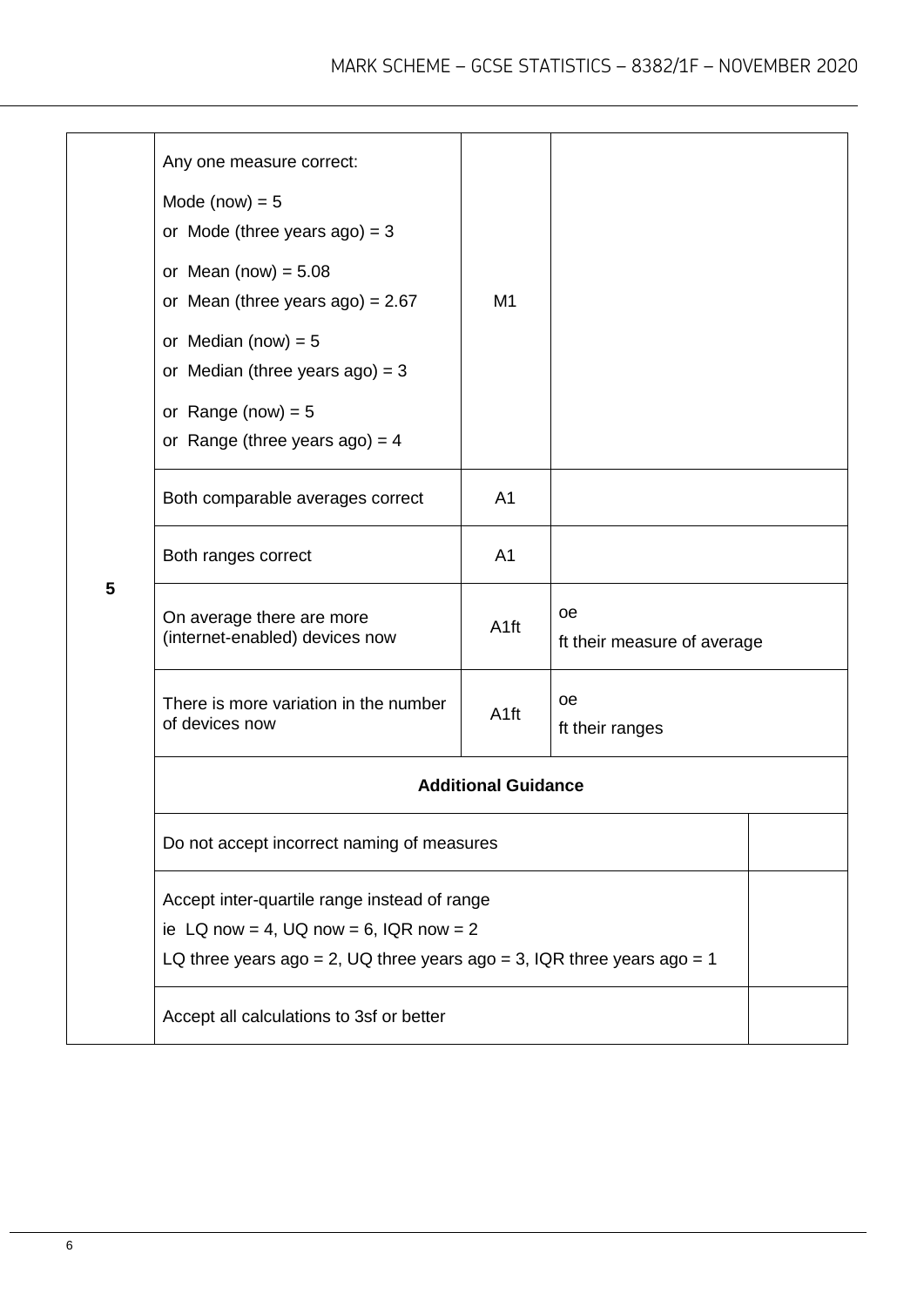| 6(a)(i)  | Random starting point<br>between 1 and 10                   | <b>B1</b>      | 0e                        |                |  |
|----------|-------------------------------------------------------------|----------------|---------------------------|----------------|--|
|          | Then take every 10th                                        | B <sub>1</sub> | 0e                        |                |  |
|          |                                                             |                |                           |                |  |
|          | Any two from:                                               |                |                           |                |  |
|          | Not all/many will be having a bacon<br>sandwich             | <b>B2</b>      | oe                        |                |  |
|          | Only one source/venue                                       |                | B1 for one correct reason |                |  |
|          | Only one day/meal                                           |                |                           |                |  |
|          | <b>Additional Guidance</b>                                  |                |                           |                |  |
| 6(a)(ii) | Any reference to the sample size is B0                      |                |                           |                |  |
|          | eg He should do a census                                    |                |                           | B <sub>0</sub> |  |
|          | Any reference to representation must be explained further   |                |                           |                |  |
|          | eg (It's not representative as) it's just one morning       |                |                           |                |  |
|          | eg They could all have the same sauce so not representative |                |                           | B <sub>0</sub> |  |
|          | People may have different things each day                   |                |                           |                |  |

| 6(b)(i) | Mode or modal              | <b>B1</b> |  |  |
|---------|----------------------------|-----------|--|--|
|         | Brown (sauce)              | <b>B1</b> |  |  |
|         | <b>Additional Guidance</b> |           |  |  |
|         | Accept B for Brown         |           |  |  |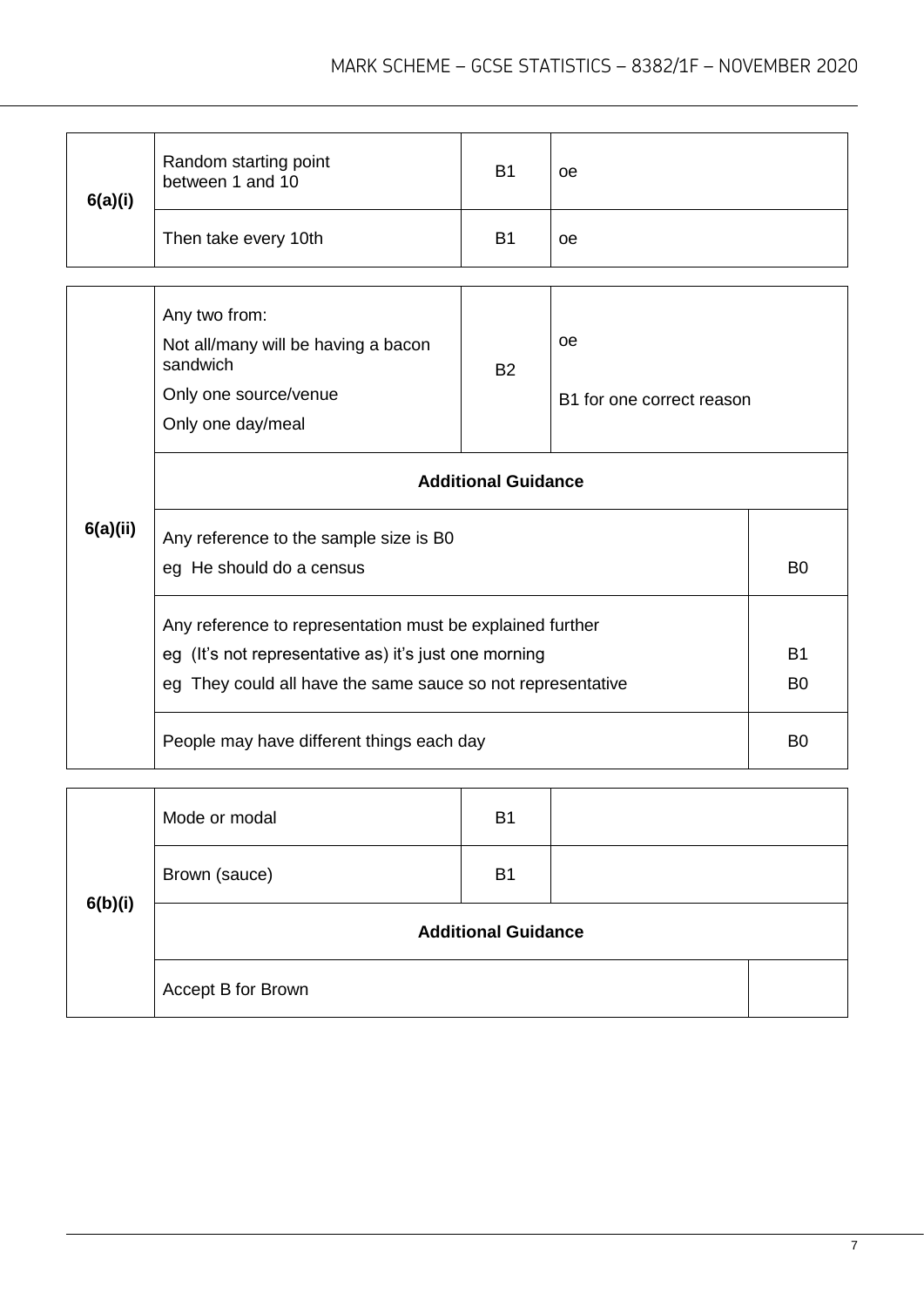| 6(b)(ii) | Vertical axis scaled appropriately                                                                                                                                                                                          | <b>B1</b> | Reaches 24 or more with even scale<br>$($ eg up in 2s or 5s $)$                                                             |  |  |
|----------|-----------------------------------------------------------------------------------------------------------------------------------------------------------------------------------------------------------------------------|-----------|-----------------------------------------------------------------------------------------------------------------------------|--|--|
|          | Horizontal axis labelled appropriately<br>and<br>Vertical axis labelled appropriately                                                                                                                                       | <b>B1</b> | Brown (sauce), Red (sauce) No(ne)<br>(sauce)<br>No need for Type of sauce overall<br>lahel<br>Frequency or Number of people |  |  |
|          | Intended straight bars / vertical lines<br>to correct heights                                                                                                                                                               | <b>B1</b> | 24, 21 and 5 (in any order)                                                                                                 |  |  |
|          | Fully correct diagram that is suitable<br>for qualitative data<br>eg Equal gaps between bars/lines<br>and bars/lines are all equal in width (if<br>a bar chart / vertical line graph)                                       | <b>B1</b> |                                                                                                                             |  |  |
|          | <b>Additional Guidance</b>                                                                                                                                                                                                  |           |                                                                                                                             |  |  |
|          | Do not penalise size of graph if it meets the individual independent marks                                                                                                                                                  |           |                                                                                                                             |  |  |
|          | Gaps only need to be consistent between bars/lines, ignore the space<br>before the first bar/line and the last bar/line                                                                                                     |           |                                                                                                                             |  |  |
|          | The horizontal axis must be labelled with Brown (sauce), Red (sauce) and<br>No(ne) (sauce), or the overall label Type of sauce with Brown (sauce), Red<br>(sauce) and No(ne) (sauce) indicated on / or above the bars/lines |           |                                                                                                                             |  |  |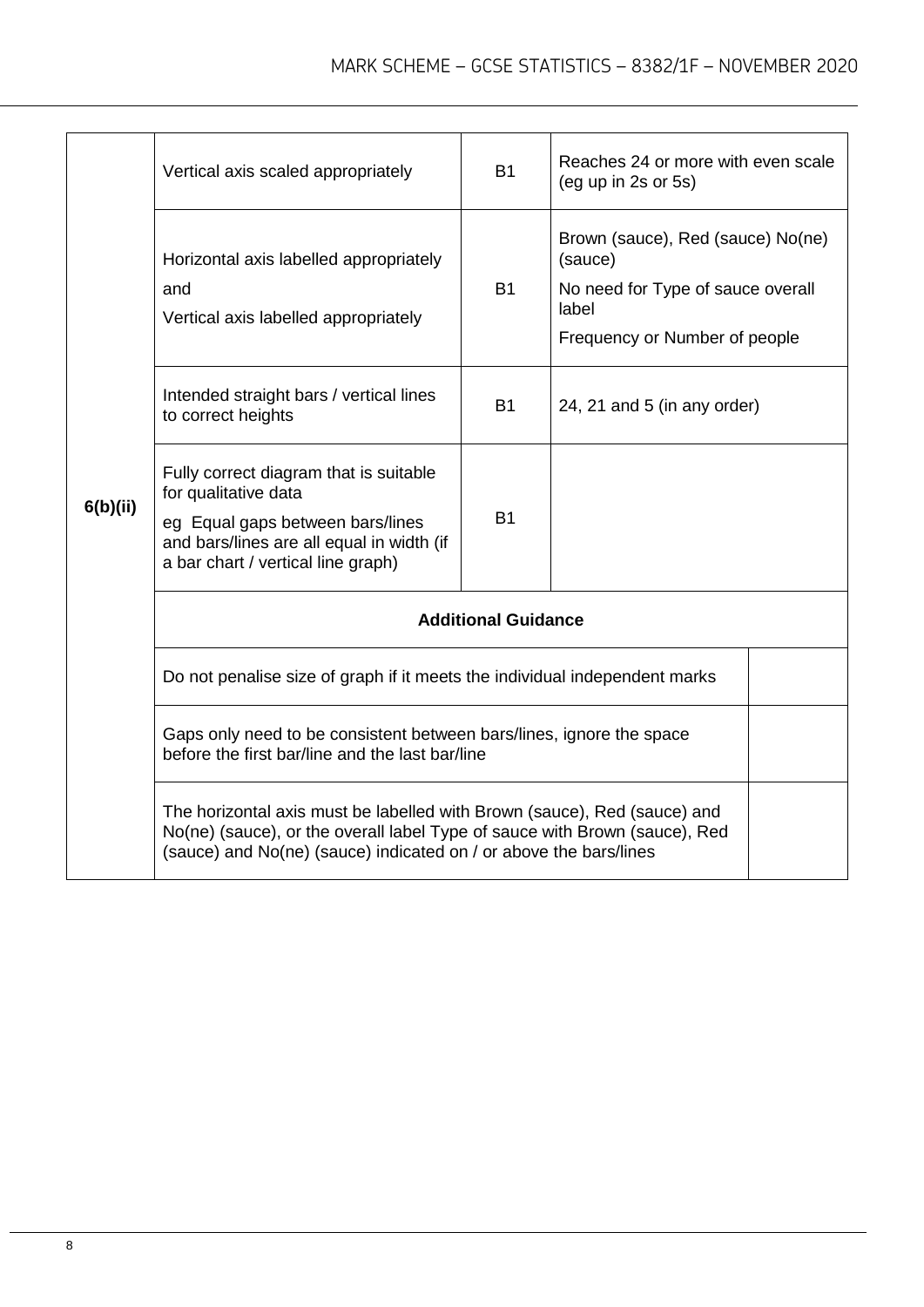|      | The hypothesis is incorrect<br>or<br>(The data is very close between red<br>and brown so) it is unclear whether<br>the hypothesis is correct or incorrect                                         | <b>B1</b>                  | oe |                                                    |
|------|---------------------------------------------------------------------------------------------------------------------------------------------------------------------------------------------------|----------------------------|----|----------------------------------------------------|
|      |                                                                                                                                                                                                   | <b>Additional Guidance</b> |    |                                                    |
|      | The hypothesis is incorrect as less than half had red sauce                                                                                                                                       |                            |    | <b>B1</b>                                          |
|      | The hypothesis is wrong, 3 more people had brown sauce than red<br>The hypothesis is wrong, 2 more people had brown sauce than red                                                                |                            |    | <b>B1</b><br>B <sub>0</sub>                        |
|      | Similar numbers have brown and red sauce so the hypothesis is wrong                                                                                                                               |                            |    | <b>B1</b>                                          |
|      | More people have brown sauce than red so the hypothesis is wrong<br>Most people have brown sauce so the hypothesis is wrong<br>The majority of people have brown sauce so the hypothesis is wrong |                            |    | B <sub>1</sub><br>B <sub>0</sub><br>B <sub>0</sub> |
| 6(c) |                                                                                                                                                                                                   |                            |    |                                                    |

| 7(a)    | 12 088                                                                                                          | <b>B1</b> |                   |
|---------|-----------------------------------------------------------------------------------------------------------------|-----------|-------------------|
| 7(b)(i) | $144\,361 \div 3609$ (= [40, 40.0003])<br>or<br>$144\,361 \div 40 = 3609$ ()<br>or<br>$3609 \times 40 = 144360$ | <b>B1</b> | Accept evaluation |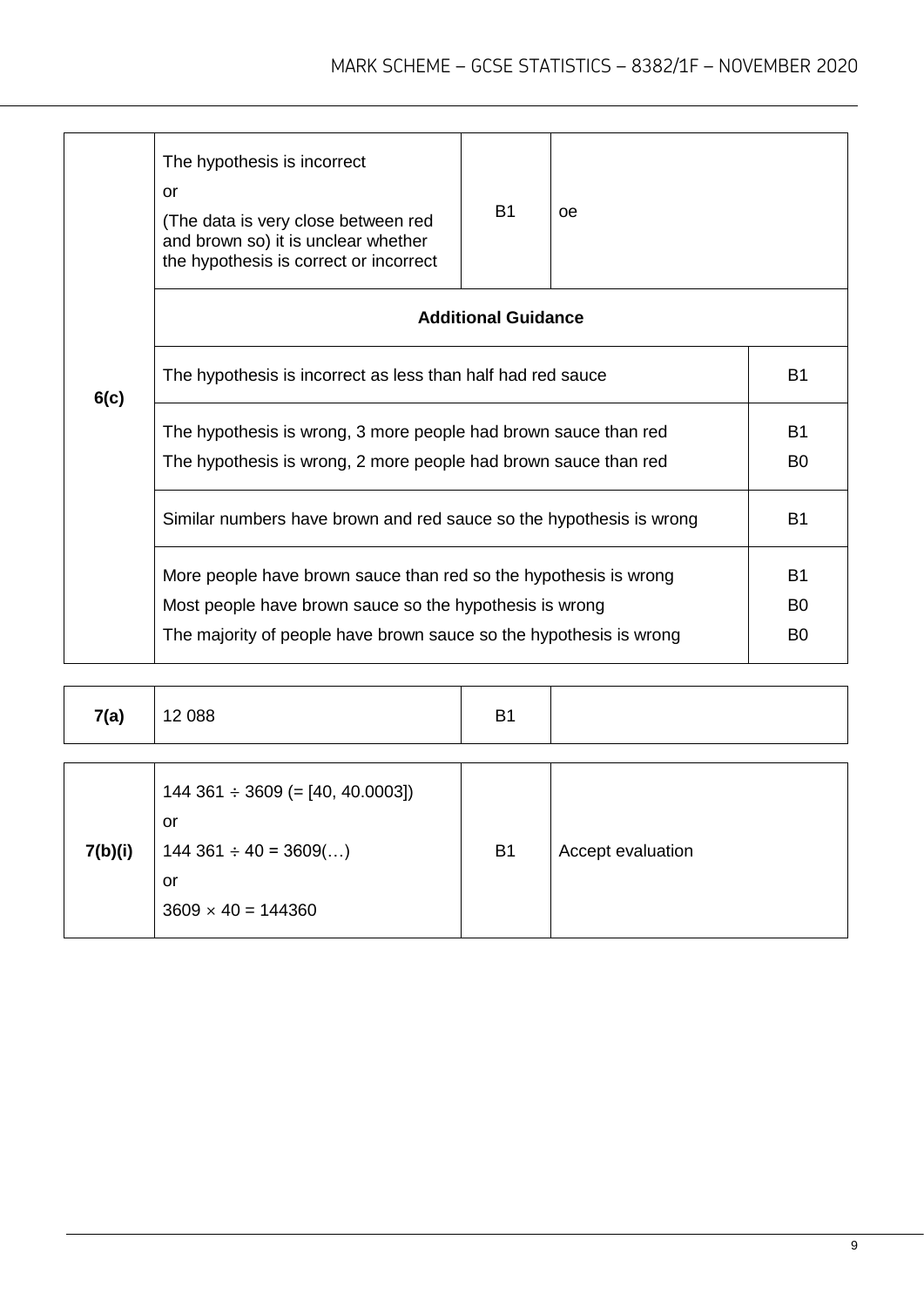| 7(b)(ii) | 21 164 $\div$ 960 (for cars)                                                                                          | M1               |                                                                       |  |
|----------|-----------------------------------------------------------------------------------------------------------------------|------------------|-----------------------------------------------------------------------|--|
|          | $[22, 22.05]$ (times bigger)                                                                                          | A1               |                                                                       |  |
|          | Houses increased by the greatest<br>(number of times)<br>and<br>Groceries increased by the least<br>(number of times) | A <sub>1ft</sub> | 0e<br>ft their [22, 22.05]<br>SC1 for 140 752 and 20 204 and<br>12.58 |  |
|          | <b>Additional Guidance</b>                                                                                            |                  |                                                                       |  |
|          | For the second A1 accept:<br>House prices have changed the most, groceries have changed the least                     |                  |                                                                       |  |

|         | (If London houses have increased by<br>same factor) 10 000 $\times$ 40 (= 400 000) | <b>B1</b> | oe |                |  |
|---------|------------------------------------------------------------------------------------|-----------|----|----------------|--|
| 7(c)(i) | <b>Additional Guidance</b>                                                         |           |    |                |  |
|         | $400\,000 \div 40 (= 10\,000)$                                                     |           |    | B <sub>0</sub> |  |
|         | $400 000 \div 10 000 (= 40)$                                                       |           |    | B <sub>0</sub> |  |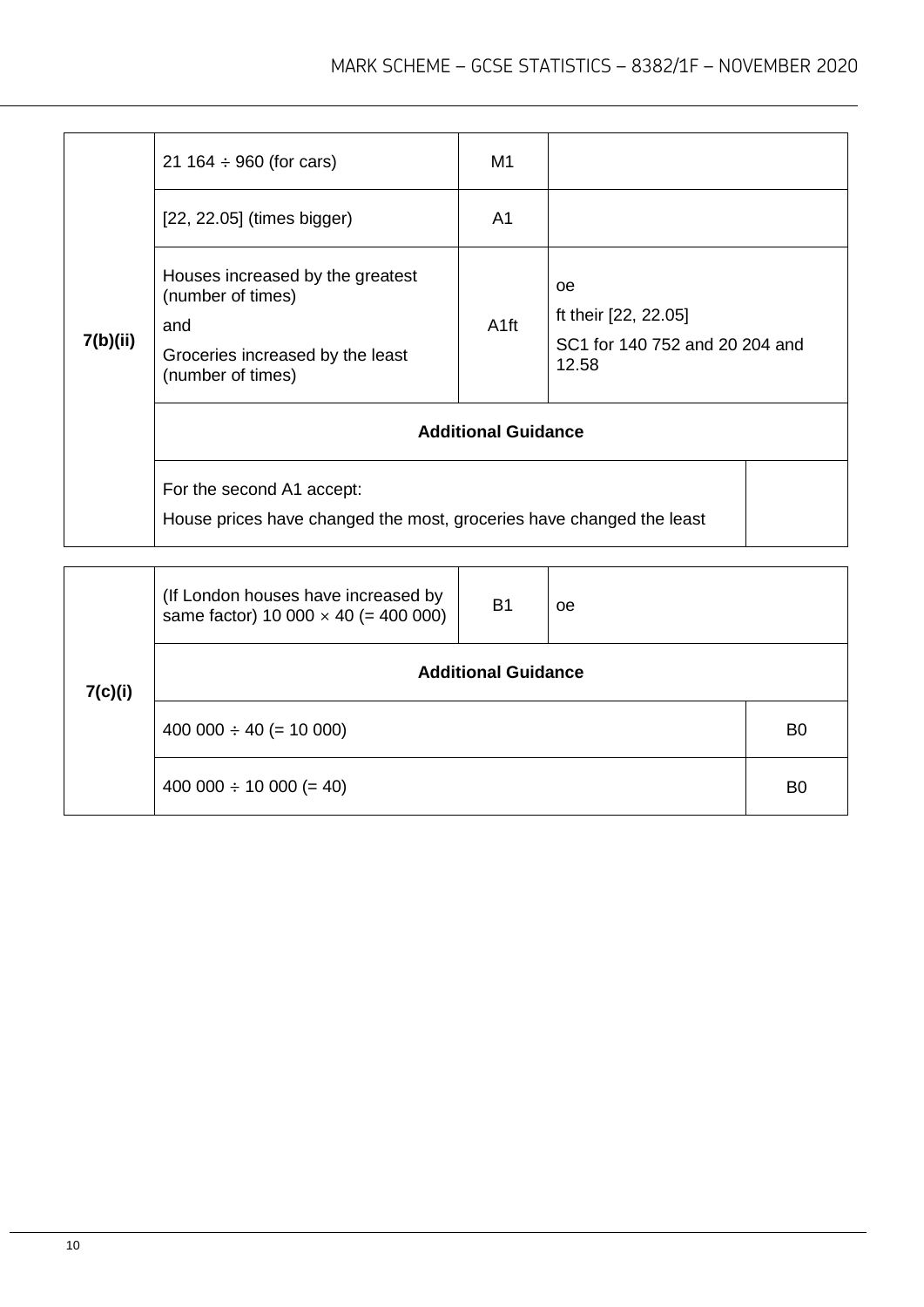|  | Increase in house prices are probably<br>different in London than in Yorkshire                                                                                                | <b>B1</b>   | oe |                |  |  |
|--|-------------------------------------------------------------------------------------------------------------------------------------------------------------------------------|-------------|----|----------------|--|--|
|  | <b>Additional Guidance</b><br>Accept that the rates are only an average and specific houses can change<br>by more or fewer times                                              |             |    |                |  |  |
|  |                                                                                                                                                                               |             |    |                |  |  |
|  | A comment about location, eg:                                                                                                                                                 |             |    |                |  |  |
|  | As London is the capital                                                                                                                                                      |             |    | B1             |  |  |
|  | It's two different parts of the country                                                                                                                                       |             |    | B1             |  |  |
|  | It's two different places<br>(too vague)                                                                                                                                      |             |    |                |  |  |
|  | London could be more expensive<br>(not enough)<br>B <sub>0</sub><br>7(c)(ii)<br>A comment about average, eg:<br><b>B1</b><br>It's (just) an average for Yorkshire, not London |             |    |                |  |  |
|  |                                                                                                                                                                               |             |    |                |  |  |
|  |                                                                                                                                                                               |             |    |                |  |  |
|  | It's only an average<br>B1                                                                                                                                                    |             |    |                |  |  |
|  | It's just an estimate                                                                                                                                                         |             |    | B <sub>0</sub> |  |  |
|  | A comment about the house Dilip sold, eg:                                                                                                                                     |             |    |                |  |  |
|  | The house could have just been done up                                                                                                                                        |             |    | <b>B1</b>      |  |  |
|  | The building could be very old                                                                                                                                                |             |    |                |  |  |
|  | The house could be in a poor state                                                                                                                                            |             |    |                |  |  |
|  | The house could have different features                                                                                                                                       | (too vague) |    | B <sub>0</sub> |  |  |
|  | There are lots of other things that could change the price                                                                                                                    |             |    | B <sub>0</sub> |  |  |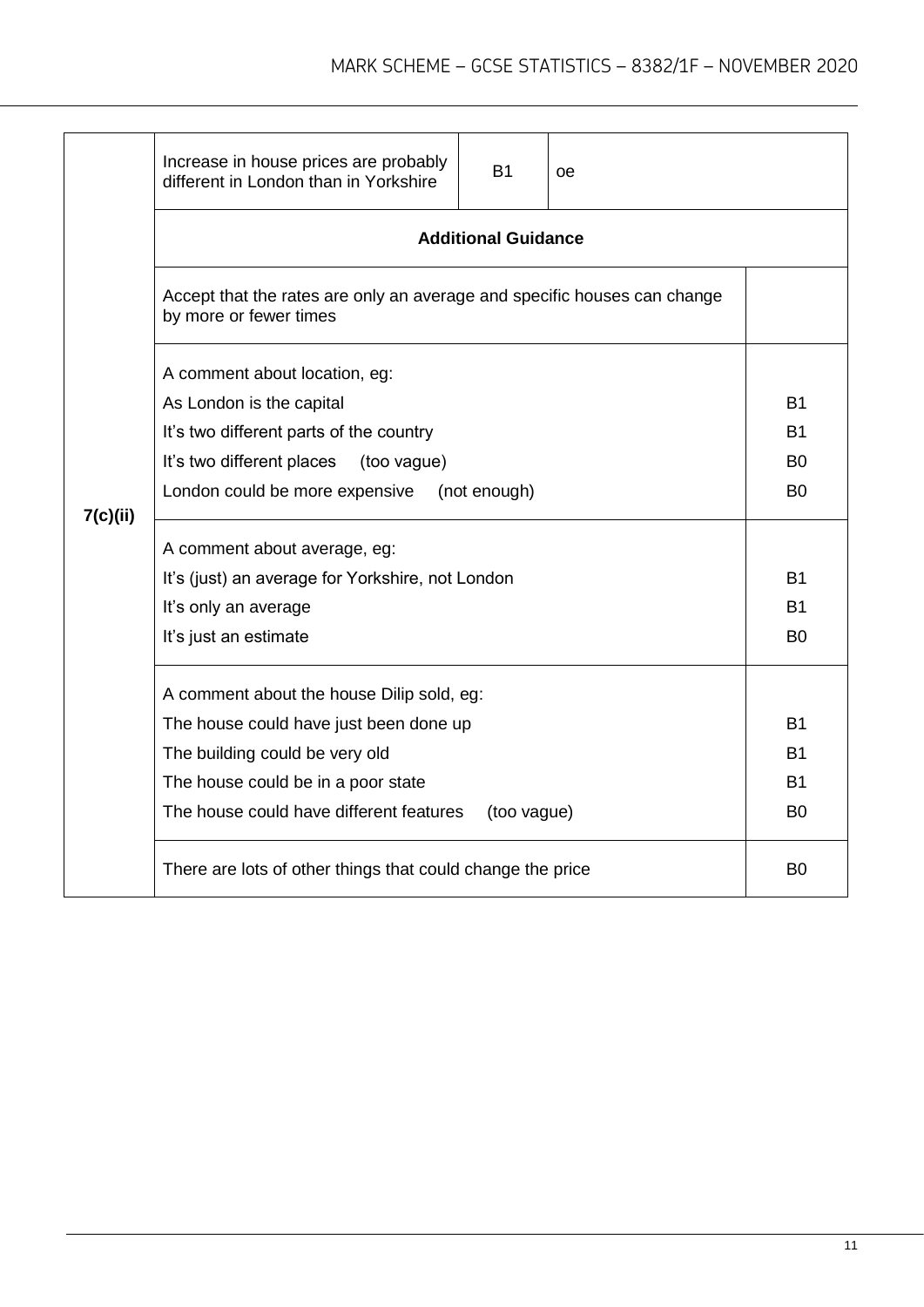| 7(d) | $\frac{9600}{960}$ (× 100)<br>or<br>10 (× 100) | M <sub>1</sub> | oe |
|------|------------------------------------------------|----------------|----|
|      | 1000                                           | A <sub>1</sub> |    |

|   | $(12 \div 6 = 2$ in completed key                           | <b>B1</b>                  |                                       |
|---|-------------------------------------------------------------|----------------------------|---------------------------------------|
|   | $79 - 17 - 12 - 11 - 10 - 18$<br>or<br>$79 - (34 \times 2)$ | M1                         | oe                                    |
|   | 11                                                          | A <sub>1</sub>             |                                       |
| 8 | Appropriate number of symbols for<br>their 11               | B <sub>1ft</sub>           | ft their 11<br>5.5 symbols if correct |
|   |                                                             | <b>Additional Guidance</b> |                                       |
|   | Condone one error or omission in the subtraction for M1     |                            |                                       |
|   | Mark intention for their symbols                            |                            |                                       |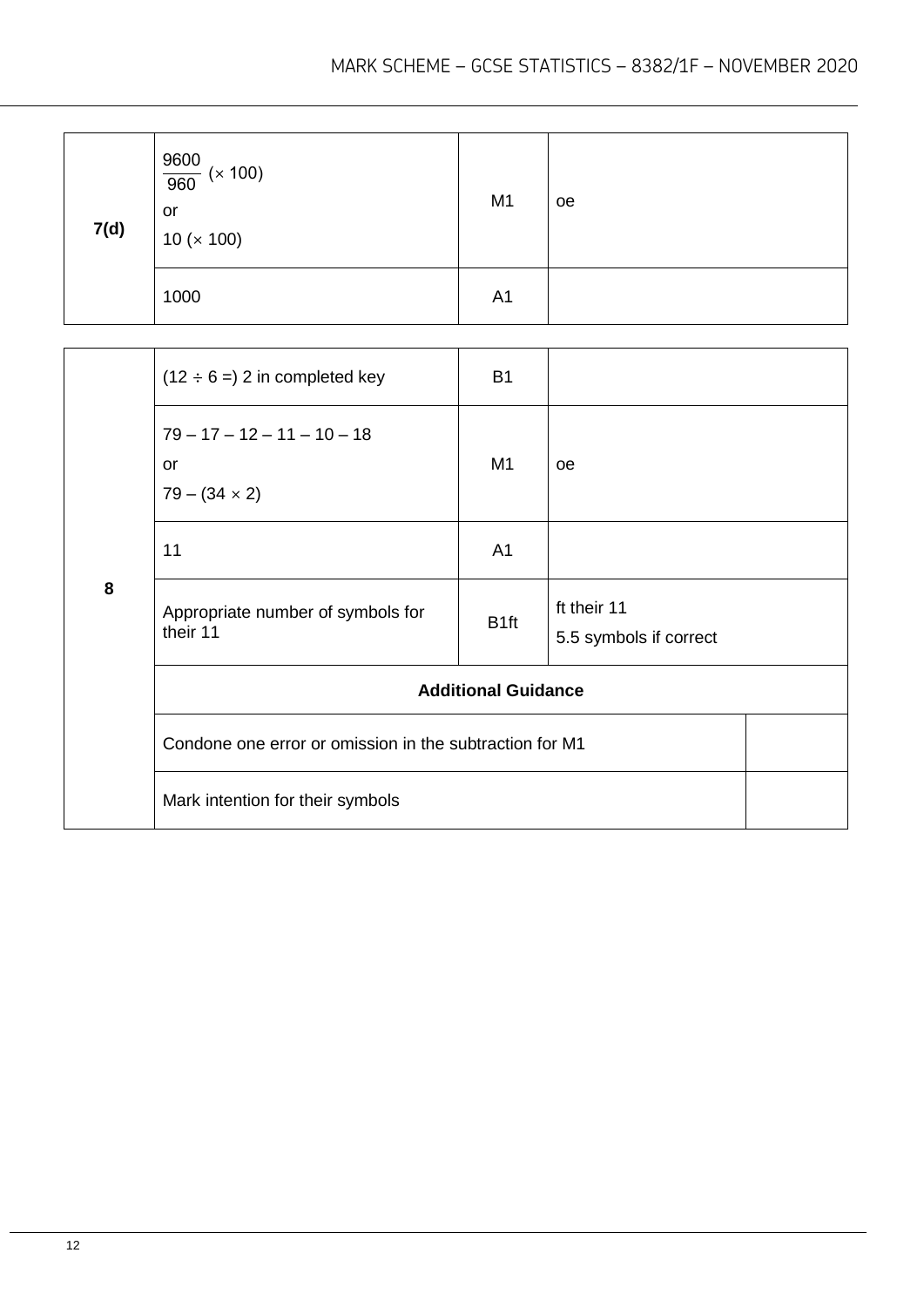| 9(a)    | 195             | B <sub>1</sub> |            |
|---------|-----------------|----------------|------------|
| 9(b)(i) | $20 \times 0.1$ | M <sub>1</sub> | oe         |
|         | $\overline{2}$  | A <sub>1</sub> | SC1 for 18 |

|          | $(20 - \text{their } 2) \times 16$ or 288                                                                                                                                                                                                       | M1                   |                                                  |  |
|----------|-------------------------------------------------------------------------------------------------------------------------------------------------------------------------------------------------------------------------------------------------|----------------------|--------------------------------------------------|--|
|          | their $288 - 240$                                                                                                                                                                                                                               | M <sub>1</sub> dep   |                                                  |  |
|          | 48                                                                                                                                                                                                                                              | A <sub>1ft</sub>     | ft their part $(b)(i)$<br>SC <sub>2</sub> for 80 |  |
| 9(b)(ii) | <b>Additional Guidance</b>                                                                                                                                                                                                                      |                      |                                                  |  |
|          | SC2 for 80<br>(didn't realise that Poppy was going to miss 2 games)                                                                                                                                                                             |                      |                                                  |  |
|          | ft their part (b)(i) but do not allow negative answers, eg:<br>3 in part (b)(i), $20 - 3 = 17$ , $17 \times 16 = 272$ , $272 - 240 = 32$ , answer 32<br>18 in part (b)(i), $20 - 18 = 2$ , $2 \times 16 = 32$ , $32 - 240 = -208$ , answer -208 | M1M1A1ft<br>M1M1A0ft |                                                  |  |

| 9(c) | Tickets (at my club) cost more than at<br>other clubs (in the (same) league) | <b>B1</b> | <sub>oe</sub> |    |
|------|------------------------------------------------------------------------------|-----------|---------------|----|
|      | <b>Additional Guidance</b>                                                   |           |               |    |
|      | Tickets at other clubs cost less                                             |           |               | B1 |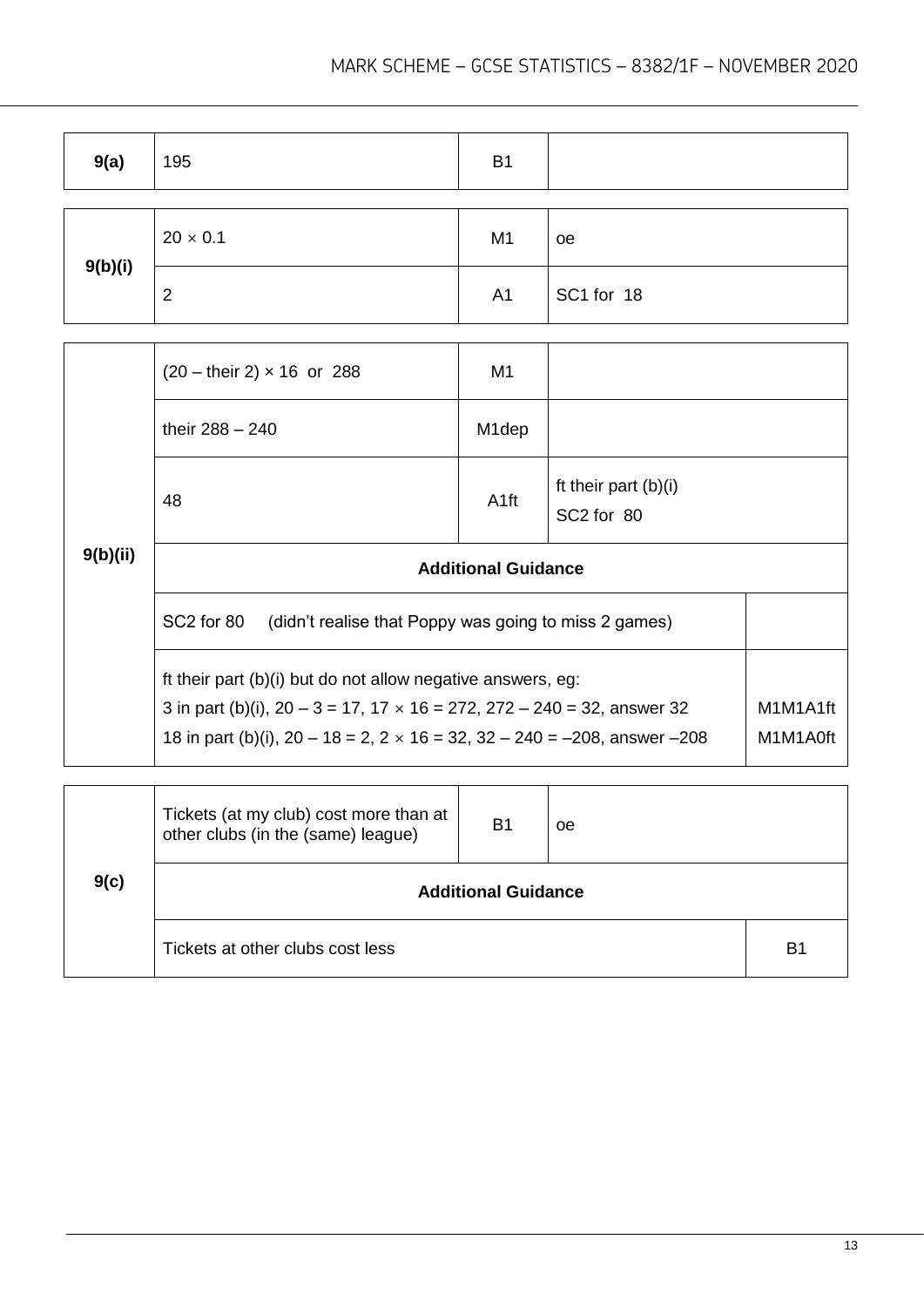|      | All the clubs (in the (same) league)                                      | <b>B1</b> | oe |                |  |
|------|---------------------------------------------------------------------------|-----------|----|----------------|--|
|      | <b>Additional Guidance</b>                                                |           |    |                |  |
| 9(d) | Condone omitting her club, eg:<br>Every other team (in the (same) league) |           |    | <b>B1</b>      |  |
|      | Every club (in the (same) league)                                         |           |    |                |  |
|      | The clubs                                                                 |           |    | B <sub>0</sub> |  |
|      | Other clubs                                                               |           |    | B <sub>0</sub> |  |

|      | She finds out the cost of the (season)<br>tickets at all the clubs (in the (same)<br>league) | <b>B1</b> | oe |  |
|------|----------------------------------------------------------------------------------------------|-----------|----|--|
| 9(e) | <b>Additional Guidance</b>                                                                   |           |    |  |
|      | Must mention cost and clubs                                                                  |           |    |  |

| 9(f)(i) | C circled | B <sub>1</sub> | Any clear indication |
|---------|-----------|----------------|----------------------|
|---------|-----------|----------------|----------------------|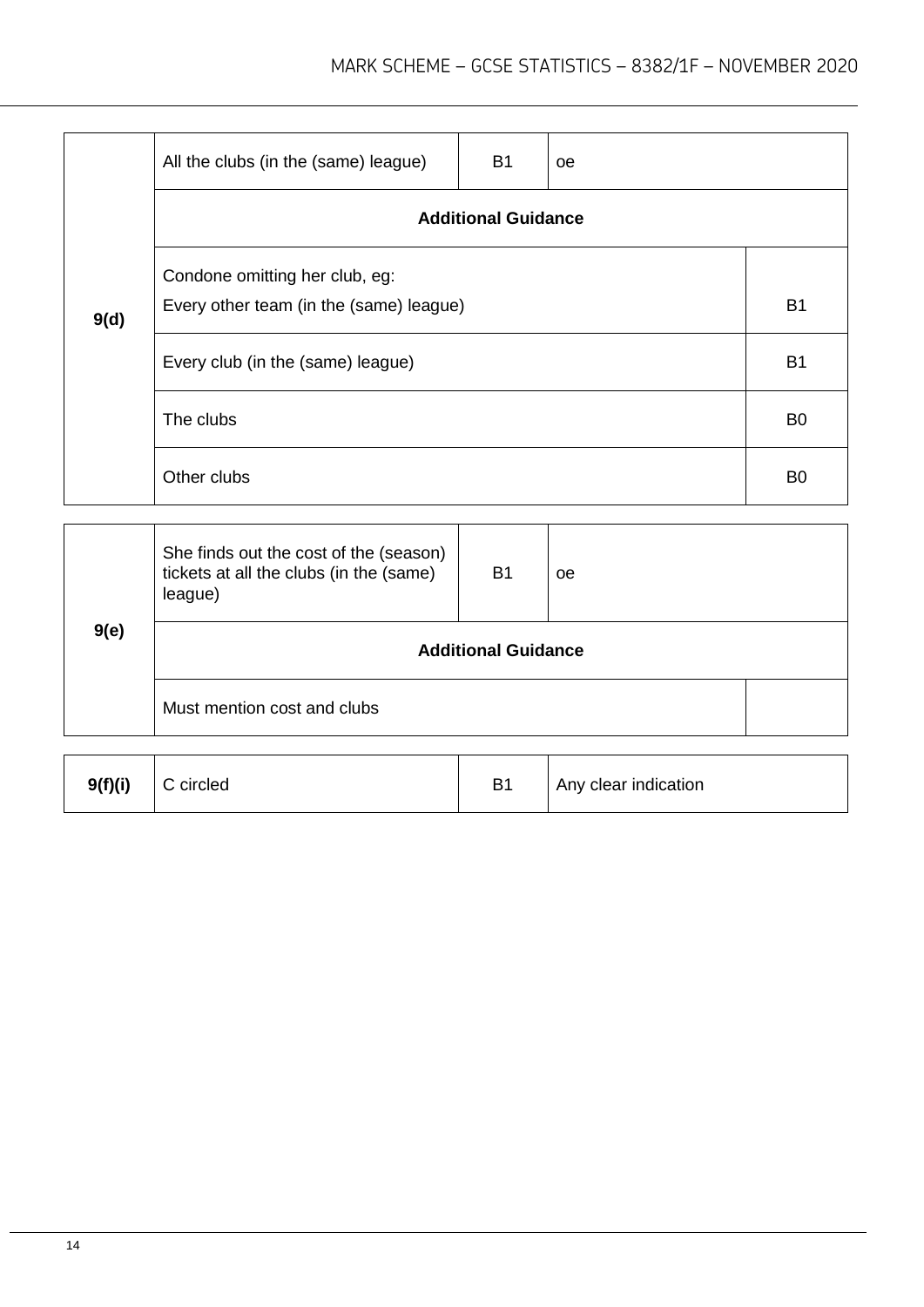| 9(f)(ii) | (For A) too time consuming or may be<br>ignored or poor response rate<br>or<br>(For B) too time consuming or no-one<br>might be available<br>or<br>(For C) might not have a club website<br>(with the ticket prices on)<br>or<br>(For D) too time consuming or may<br>not be able to find the people needed | B <sub>2ft</sub> | <b>oe</b><br>ft their part $9(f)(i)$<br>B2 for any two different correct<br>reasons<br>B1 for any one correct reason |    |  |
|----------|-------------------------------------------------------------------------------------------------------------------------------------------------------------------------------------------------------------------------------------------------------------------------------------------------------------|------------------|----------------------------------------------------------------------------------------------------------------------|----|--|
|          | <b>Additional Guidance</b>                                                                                                                                                                                                                                                                                  |                  |                                                                                                                      |    |  |
|          | Any reference to people not knowing                                                                                                                                                                                                                                                                         |                  |                                                                                                                      | B0 |  |
|          | Any reference to unreliability                                                                                                                                                                                                                                                                              |                  |                                                                                                                      |    |  |

| 9(f)(iii) | (For C) Problems with club websites<br>make it (so) hard to compare<br>or<br>(For A, B, C and D) Problems with<br>lots of different prices for different<br>parts of the ground make it (so) hard<br>to compare | B <sub>1ft</sub> | 0e<br>ft their part $9(f)(i)$ |    |  |
|-----------|-----------------------------------------------------------------------------------------------------------------------------------------------------------------------------------------------------------------|------------------|-------------------------------|----|--|
|           | <b>Additional Guidance</b>                                                                                                                                                                                      |                  |                               |    |  |
|           | (For A, B, C and D) Any reference to season ticket holders getting a<br>reduced price due to loyalty / sale prices / discounts for age etc                                                                      |                  |                               |    |  |
|           | (For C) Any reference to not having the internet or problems with the<br>internet                                                                                                                               |                  |                               |    |  |
|           | (For C) Too time consuming to find the price on the website                                                                                                                                                     |                  |                               | B0 |  |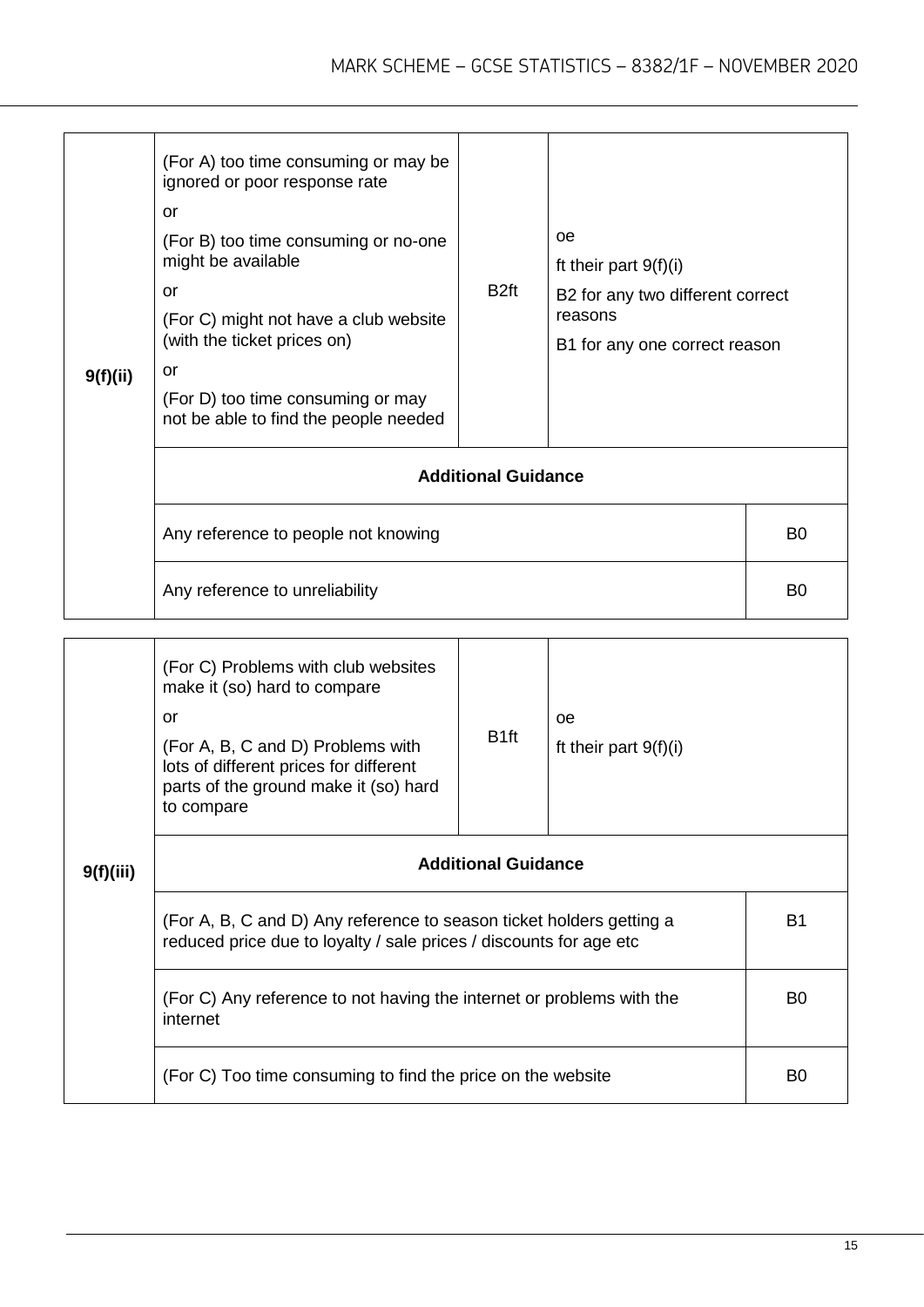|          | Strategy to overcome their problem<br>raised                                                                                                                                                                                                                                                                                                                                                                                                                                                                                                                     | oe<br>ft their problem raised in part 9(f)(iii)<br>eg lots of different prices – make a<br>decision to compare the cheapest<br>price |  |                |  |
|----------|------------------------------------------------------------------------------------------------------------------------------------------------------------------------------------------------------------------------------------------------------------------------------------------------------------------------------------------------------------------------------------------------------------------------------------------------------------------------------------------------------------------------------------------------------------------|--------------------------------------------------------------------------------------------------------------------------------------|--|----------------|--|
|          |                                                                                                                                                                                                                                                                                                                                                                                                                                                                                                                                                                  | <b>Additional Guidance</b>                                                                                                           |  |                |  |
|          | Their problem raised in part (iii) cannot be solved by using an option (or<br>something similar) not chosen in part (i)                                                                                                                                                                                                                                                                                                                                                                                                                                          |                                                                                                                                      |  |                |  |
|          | Their problem raised in part (iii) must be a problem with the process of<br>collecting the data, if it's not a problem then there's no issue to overcome:<br>Answer in part (iii): different prices for different categories<br>Answer in part (iv): use the adult price<br>Answer in part (iii): can't find the price on the club website<br>B1 part (iv)<br>Answer in part (iv): use a search engine<br>Answer in part (iii): too time consuming to find the price on the website<br>(time is not an issue with C)<br>Answer in part (iv): use a search engine |                                                                                                                                      |  |                |  |
| 9(f)(iv) |                                                                                                                                                                                                                                                                                                                                                                                                                                                                                                                                                                  |                                                                                                                                      |  |                |  |
|          |                                                                                                                                                                                                                                                                                                                                                                                                                                                                                                                                                                  |                                                                                                                                      |  |                |  |
|          |                                                                                                                                                                                                                                                                                                                                                                                                                                                                                                                                                                  |                                                                                                                                      |  |                |  |
|          | Answer in part (iii): phone battery dies<br>Answer in part (iv): have a spare battery                                                                                                                                                                                                                                                                                                                                                                                                                                                                            |                                                                                                                                      |  |                |  |
|          | Any reference to being able to connect to the internet                                                                                                                                                                                                                                                                                                                                                                                                                                                                                                           |                                                                                                                                      |  | B <sub>0</sub> |  |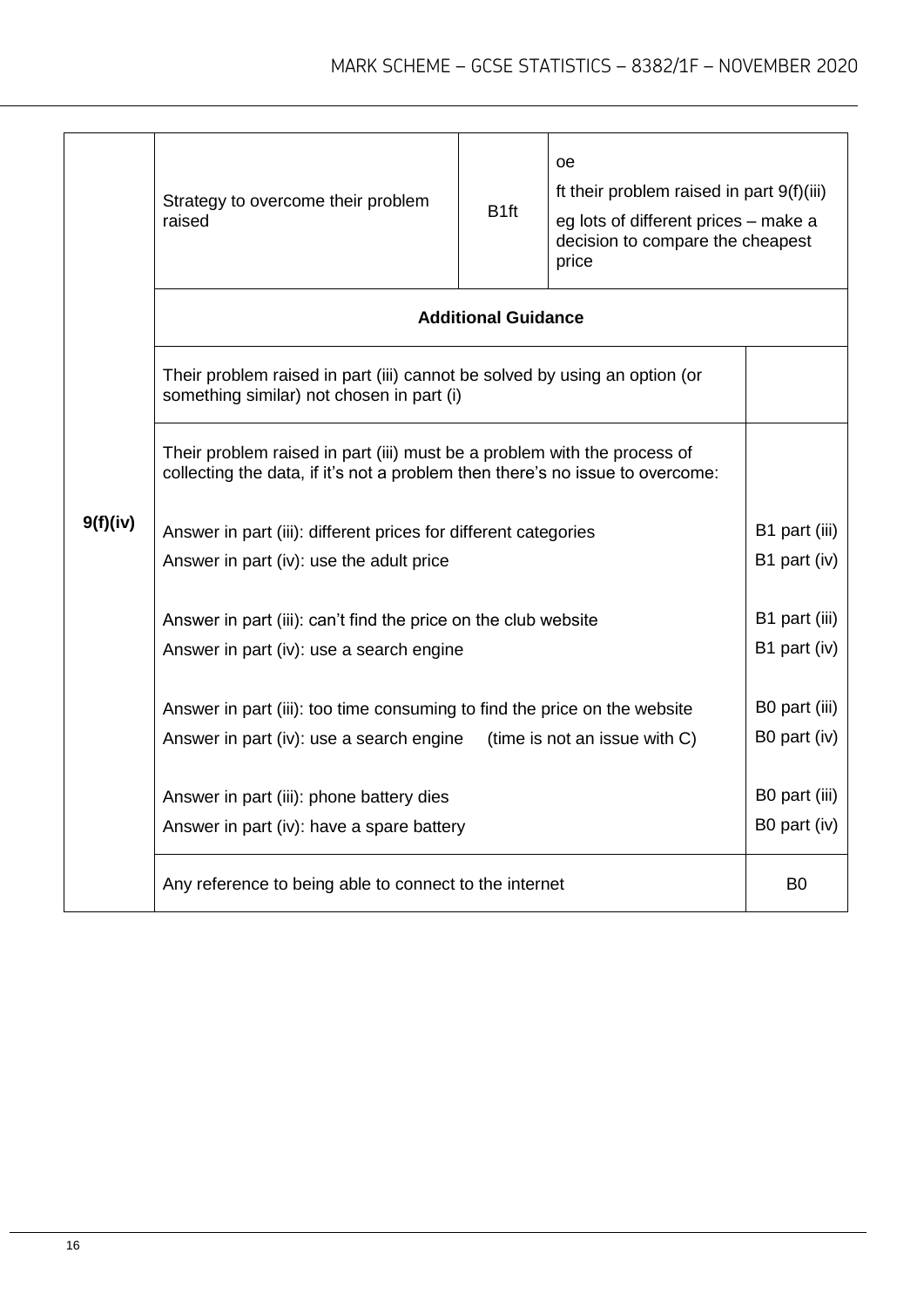| 10(a) | Are people who are paid more<br>happier at work?                                     | <b>B1</b> | oe<br>eg are people who are paid less<br>happier at work? |  |
|-------|--------------------------------------------------------------------------------------|-----------|-----------------------------------------------------------|--|
|       | <b>Additional Guidance</b>                                                           |           |                                                           |  |
|       | Must be a research question, not a hypothesis<br>Must mention both pay and happiness |           |                                                           |  |

|       | A                          | B <sub>1</sub> |  |  |
|-------|----------------------------|----------------|--|--|
| 10(b) | <b>Additional Guidance</b> |                |  |  |
|       | Accept in words            |                |  |  |

|       | G                          | B <sub>1</sub> |  |  |
|-------|----------------------------|----------------|--|--|
| 10(c) | <b>Additional Guidance</b> |                |  |  |
|       | Accept in words            |                |  |  |

|       | Any 2 from C, E or F<br><b>B2</b><br>B1 any one from C, E or F                  |  |  |                |  |
|-------|---------------------------------------------------------------------------------|--|--|----------------|--|
|       | <b>Additional Guidance</b>                                                      |  |  |                |  |
| 10(d) | Accept in words                                                                 |  |  |                |  |
|       | If more than two answers are given deduct one mark per incorrect answer,<br>eg: |  |  |                |  |
|       |                                                                                 |  |  | B <sub>1</sub> |  |
|       | C, E and G<br>A, C, F and G                                                     |  |  | B <sub>0</sub> |  |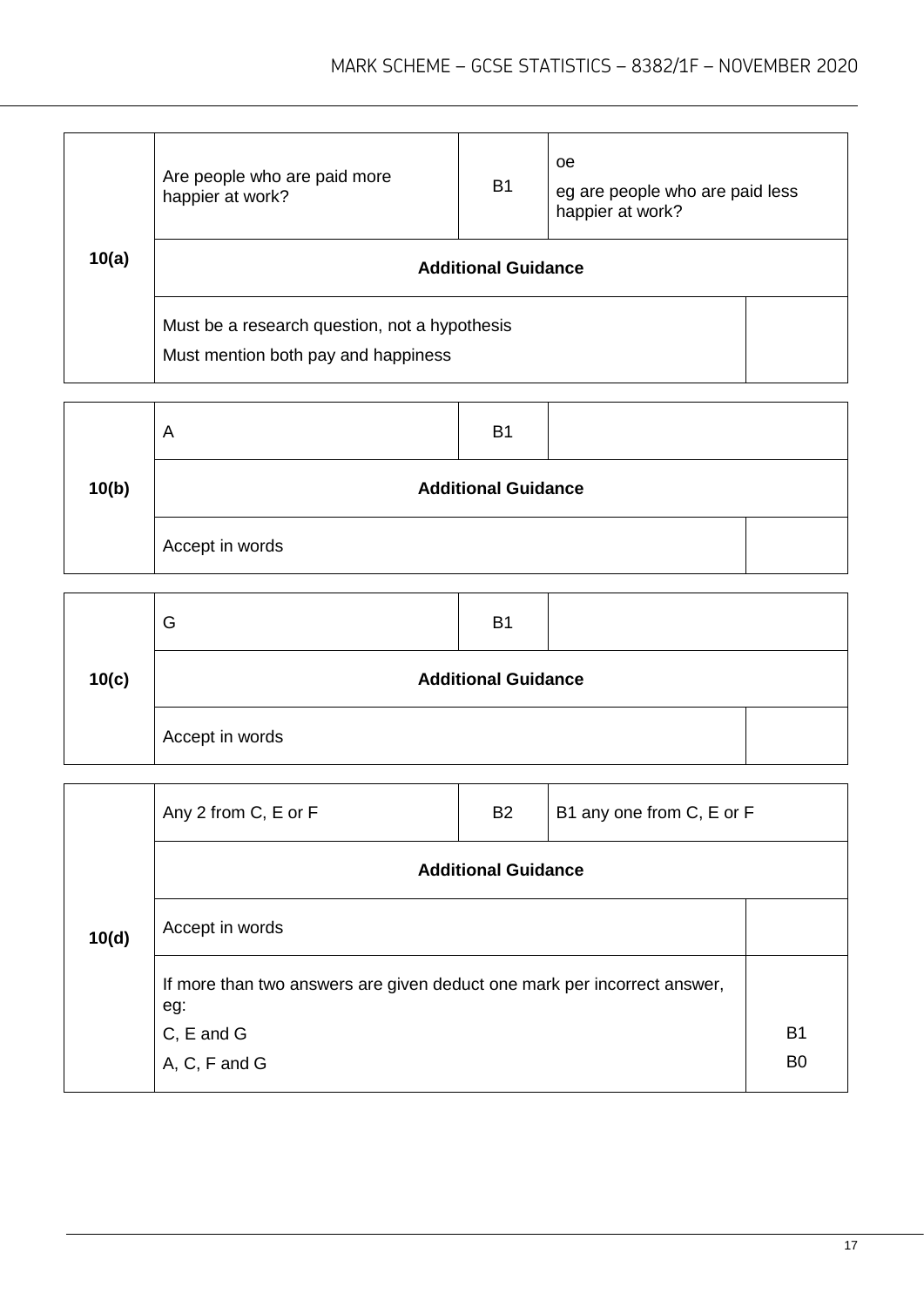| 11(a)                                                                                                                                    | False<br>False<br><b>True</b><br>Cannot tell                                                                           | B <sub>3</sub> | B2 any three correct<br>B1 any two correct |                               |
|------------------------------------------------------------------------------------------------------------------------------------------|------------------------------------------------------------------------------------------------------------------------|----------------|--------------------------------------------|-------------------------------|
| 11(b)                                                                                                                                    | 1                                                                                                                      | <b>B1</b>      |                                            |                               |
|                                                                                                                                          | $2 + 1 + 5 + 2 + 10 + 8 + 25 + 13$<br>or<br>66                                                                         | M <sub>1</sub> | оe                                         |                               |
|                                                                                                                                          | A <sub>1</sub><br>Any indication<br>66, this is about two-thirds                                                       |                |                                            |                               |
|                                                                                                                                          | <b>Additional Guidance</b>                                                                                             |                |                                            |                               |
|                                                                                                                                          | Condone one error or omission in the addition for M1                                                                   |                |                                            |                               |
| If calculated two thirds must equal 0.67 or 0.66 or better or 67% or 66% or<br>better, use of two thirds $= 0.6$ cannot score the A mark |                                                                                                                        |                |                                            |                               |
| 12(a)                                                                                                                                    | 66<br>$\frac{1}{2}$ is about $\frac{2}{3}$<br>100                                                                      |                |                                            |                               |
|                                                                                                                                          | $66\%$ = two thirds                                                                                                    |                |                                            | M <sub>1</sub> A <sub>0</sub> |
|                                                                                                                                          | Working with 101:                                                                                                      |                |                                            | <b>M1A0</b>                   |
|                                                                                                                                          | 66 is two thirds of 101<br>66 and two thirds of 101 is 67 or 67.3()<br>66 is 65.3% of 101 so they are about the same   |                |                                            |                               |
|                                                                                                                                          |                                                                                                                        |                |                                            |                               |
|                                                                                                                                          | Working with 2000:<br>66% of 2000 is 1320, two thirds of 2000 is 1333 or better or 1334, so they<br>are about the same |                |                                            | <b>M1A1</b>                   |
|                                                                                                                                          | Any reference to 66 being 66 adults is A0<br>eg 66 adults chose to work earlier                                        |                |                                            | M <sub>1</sub> A <sub>0</sub> |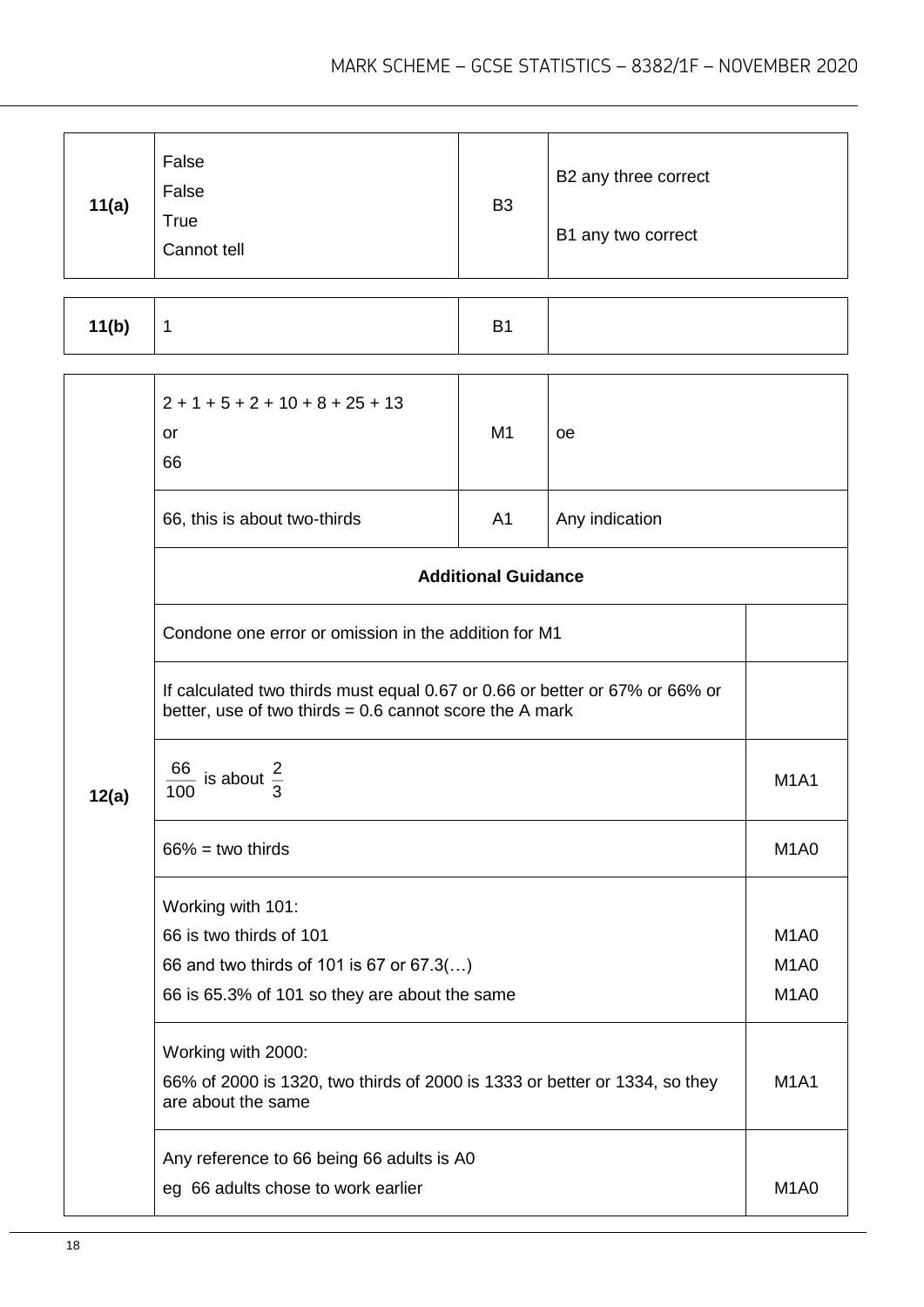|       | <b>Ticks 'Cannot Tell'</b>                                                                                |           |           |                |
|-------|-----------------------------------------------------------------------------------------------------------|-----------|-----------|----------------|
|       | and                                                                                                       |           |           |                |
|       | Due to rounding (there could be a few<br>who chose 11.30 but out of 2000<br>people this is almost zero %) | <b>B1</b> | <b>oe</b> |                |
|       | or                                                                                                        |           |           |                |
|       | Some of the people put 'Don't know'<br>(some of them may want to start at<br>11.30)                       |           |           |                |
| 12(b) | <b>Additional Guidance</b>                                                                                |           |           |                |
|       | A few needs to be less than 10                                                                            |           |           |                |
|       | Reference to rounding, eg:                                                                                |           |           |                |
|       | It could be due to rounding                                                                               |           |           | <b>B1</b>      |
|       | It could be 0.49%                                                                                         |           |           | <b>B1</b>      |
|       | It could be due to rounding, it could be 0.9%                                                             |           |           |                |
|       | Some may have answered, but not enough for it to become 1 percent<br>B <sub>0</sub>                       |           |           |                |
|       | Ticks 'Cannot Tell', it may have been a really small percentage                                           |           |           | B <sub>0</sub> |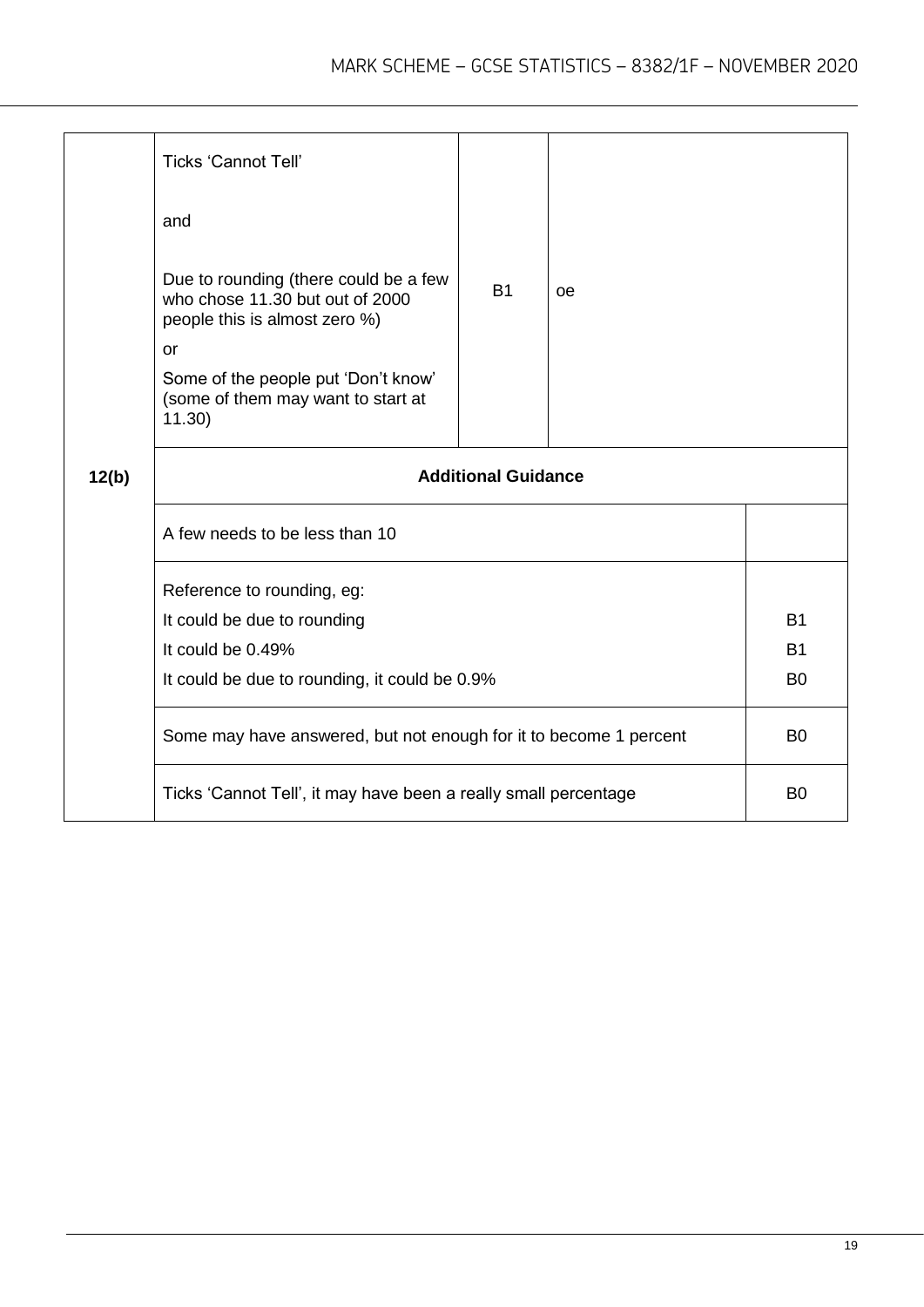|       | Not all British working adults work an<br>8-hour day / have fixed hours     | <b>B1</b> | oe        |  |  |
|-------|-----------------------------------------------------------------------------|-----------|-----------|--|--|
|       | <b>Additional Guidance</b>                                                  |           |           |  |  |
|       | Any mention of shift work / working nights                                  |           |           |  |  |
|       | Some people work flexible hours                                             |           | <b>B1</b> |  |  |
| 12(c) | People have different work commitments<br>People have different commitments |           |           |  |  |
|       | Some people may be part-time                                                |           |           |  |  |
|       | Some people are self employed                                               |           |           |  |  |
|       | Reference to sample size, asking more people etc                            |           |           |  |  |
|       | Reference to representation, eg other workers may work differently          |           |           |  |  |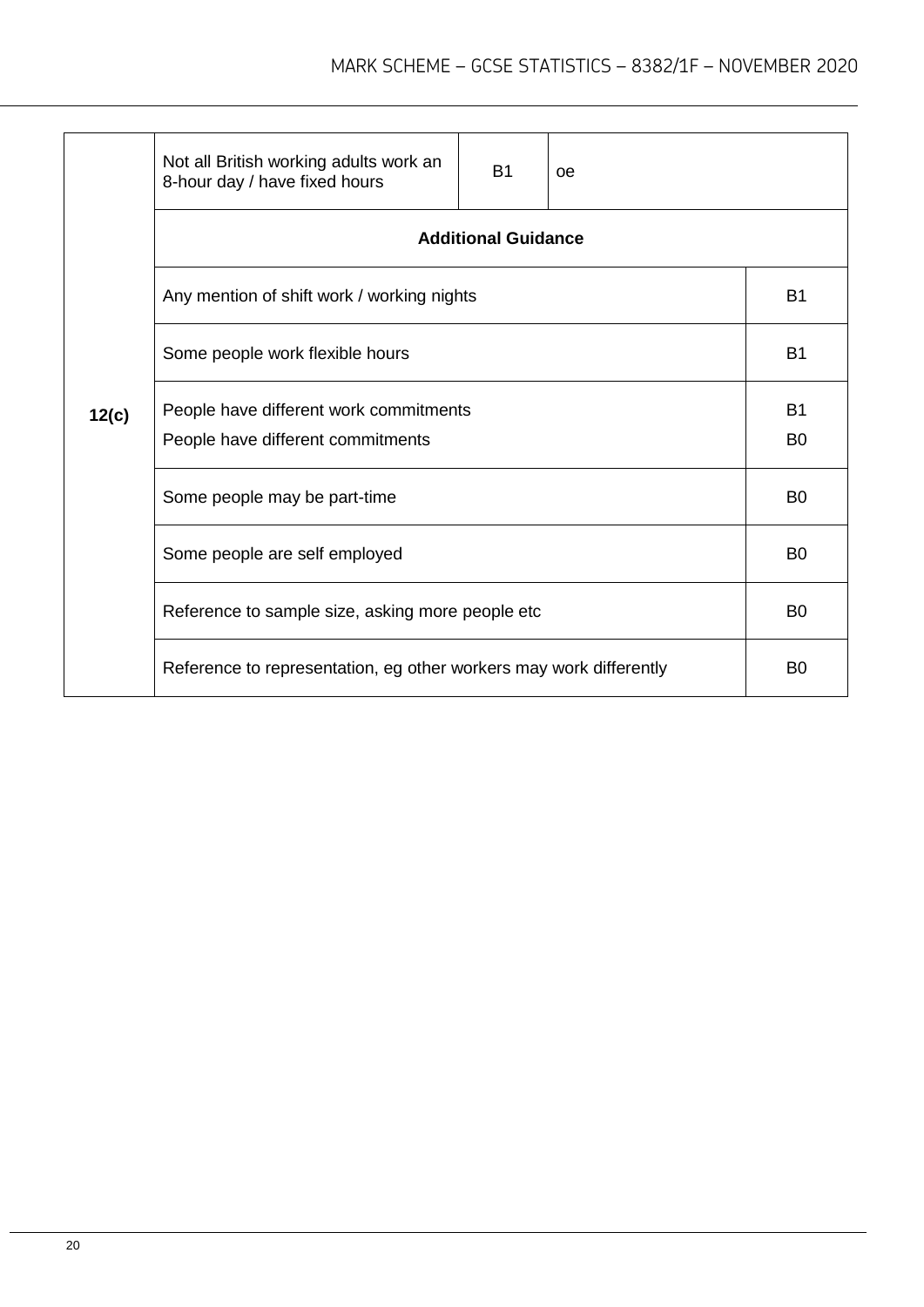| 13(a)(i) | $\frac{332}{600}$<br>or $\frac{83}{150}$<br>or<br>0.55 or better<br>or<br>55% or better | <b>B2</b> | <sub>oe</sub><br>B1 sight of 332<br>$\frac{n}{600}$ ; <i>n</i> <600 |  |  |
|----------|-----------------------------------------------------------------------------------------|-----------|---------------------------------------------------------------------|--|--|
|          | <b>Additional Guidance</b>                                                              |           |                                                                     |  |  |
|          | Ignore any attempt to convert or simplify once the correct answer is seen               |           |                                                                     |  |  |
|          | For B2, ignore probability words unless contradictory and on the answer line            |           |                                                                     |  |  |

| 13(a)(ii) | 529<br>600<br>or<br>0.88 or better<br>or<br>88% or better                    | <b>B2</b>                  | oe<br>$\frac{71}{1}$<br><b>B1</b><br>600<br>or<br>0.12 or 0.118 or better<br>or<br>12% or 11.8% or better<br>or<br>sight of 529 |
|-----------|------------------------------------------------------------------------------|----------------------------|---------------------------------------------------------------------------------------------------------------------------------|
|           |                                                                              | <b>Additional Guidance</b> |                                                                                                                                 |
|           | Ignore any attempt to convert or simplify once the correct answer is seen    |                            |                                                                                                                                 |
|           | For B2, ignore probability words unless on the answer line and contradictory |                            |                                                                                                                                 |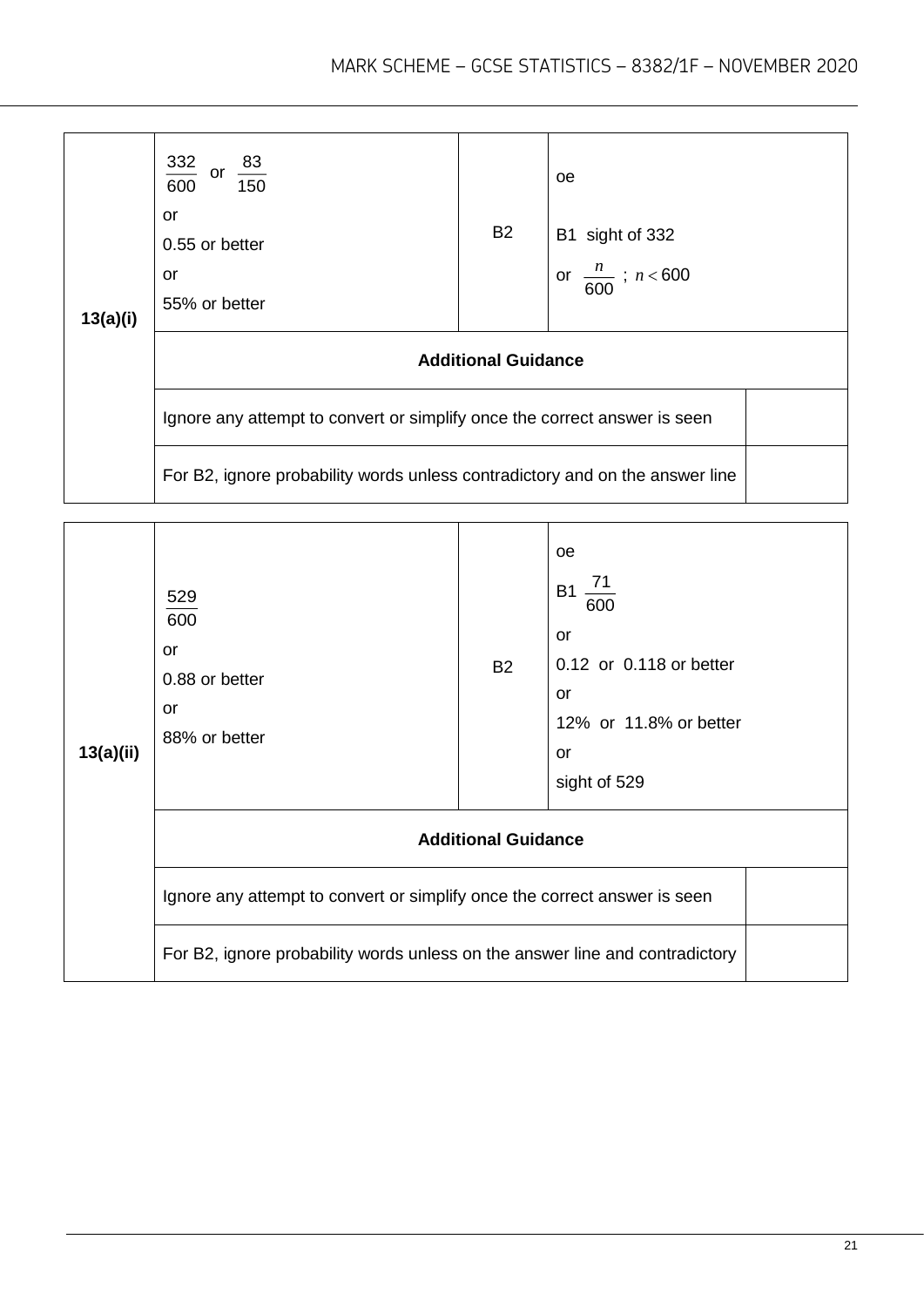| 13(b) | $\frac{11}{71}$<br>or<br>0.15 or better<br>or<br>15% or better               | <b>B2</b> | oe<br>B1 sight of 71<br>or 11 as numerator in a probability |  |  |
|-------|------------------------------------------------------------------------------|-----------|-------------------------------------------------------------|--|--|
|       | <b>Additional Guidance</b>                                                   |           |                                                             |  |  |
|       | Ignore any attempt to convert or simplify once the correct answer is seen    |           |                                                             |  |  |
|       | For B2, ignore probability words unless on the answer line and contradictory |           |                                                             |  |  |

|       | 67<br>or 0.335 or 33.5%<br>200                                               | M <sub>1</sub>     | oe                  |  |
|-------|------------------------------------------------------------------------------|--------------------|---------------------|--|
|       | $\frac{67}{200} \times \frac{66}{199}$ or $\frac{4422}{39800}$               |                    |                     |  |
|       | or 0.11 or 0.1111                                                            | M <sub>1</sub> dep | oe                  |  |
|       | or 11.11(%)                                                                  |                    |                     |  |
| 13(c) | or 11.1105(%) or 11.1106(%)                                                  |                    |                     |  |
|       | 0.111                                                                        |                    | 4489<br>SC1 for-    |  |
|       | <b>or</b>                                                                    | A <sub>1</sub>     | 40000               |  |
|       | 11.111%                                                                      |                    | or 0.112 or 11.223% |  |
|       | <b>Additional Guidance</b>                                                   |                    |                     |  |
|       | Ignore any attempt to convert or simplify once the correct answer is seen    |                    |                     |  |
|       | For A1, ignore probability words unless on the answer line and contradictory |                    |                     |  |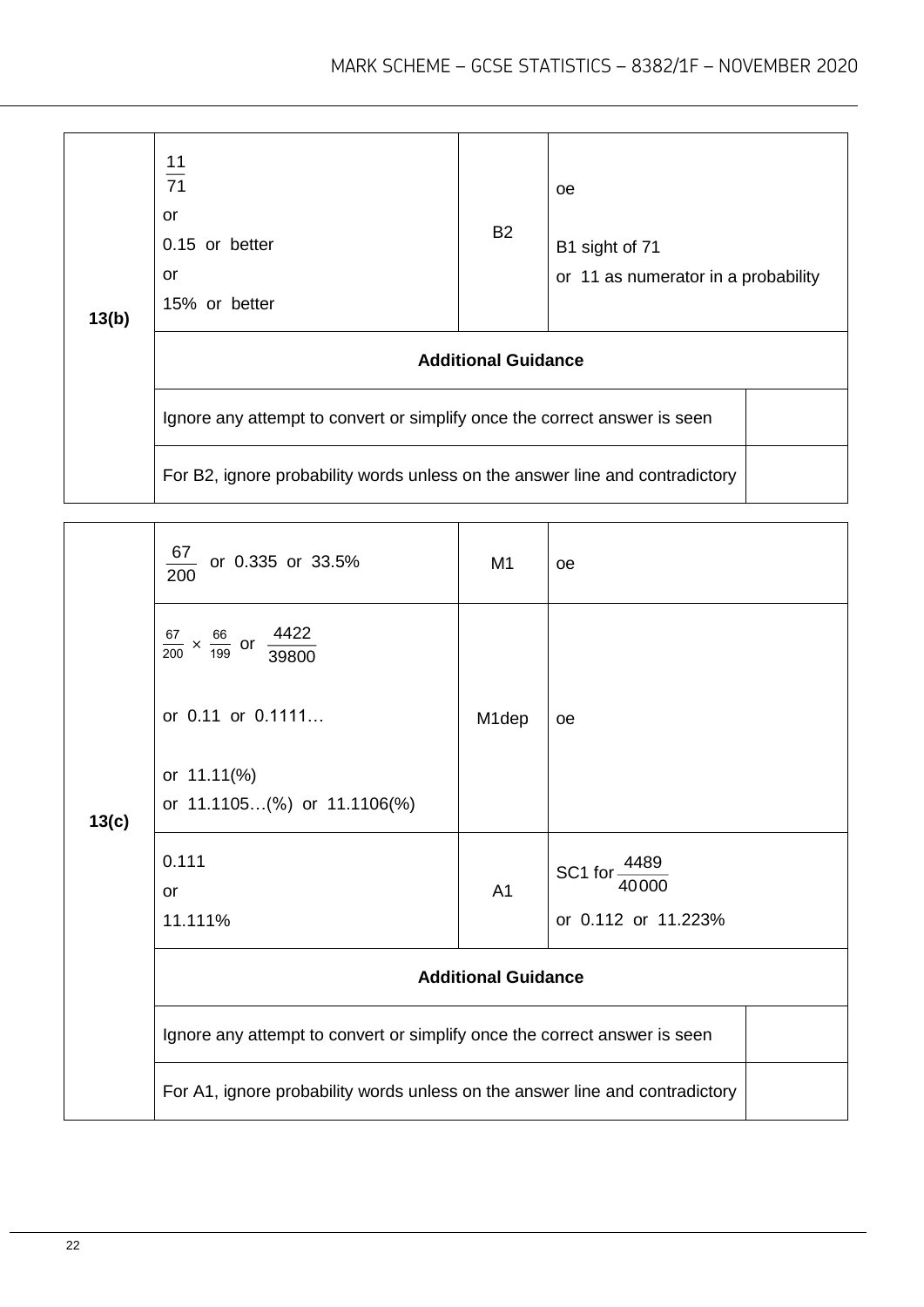|       | Statement 1:<br><b>Ticks Yes</b><br>and<br>comments that over 300 (332) went<br>on social media first that day                                                                                                                                                                                                                                                                                                   | <b>B1</b>                               | <b>oe</b><br>eg 'over half' |
|-------|------------------------------------------------------------------------------------------------------------------------------------------------------------------------------------------------------------------------------------------------------------------------------------------------------------------------------------------------------------------------------------------------------------------|-----------------------------------------|-----------------------------|
| 13(d) | Statement 2:<br><b>Ticks Cannot tell</b><br>and<br>comments that these results are just<br>for one day (and might not be true for<br>every day)<br>or<br><b>Ticks No</b><br>and<br>comments that fewer than 100 (88)<br>went on social media first that day (if<br>it's not true on the first day it cannot<br>be true every day)<br>For the first statement, do not award B1 if 332 or its calculation is wrong | <b>B1</b><br><b>Additional Guidance</b> | <b>oe</b>                   |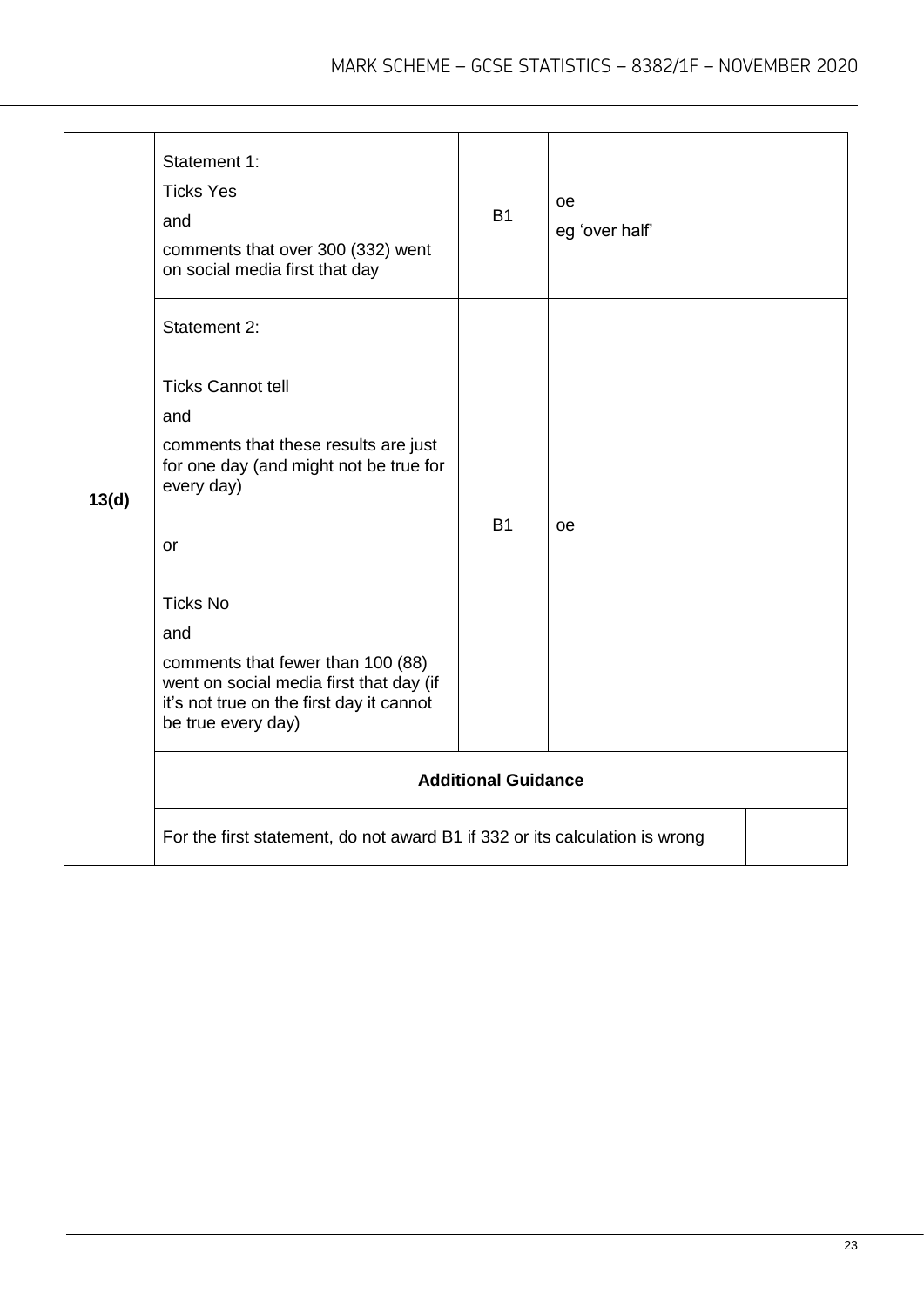| 14(a) | 28                                                                           | <b>B1</b>        |                                                                                                  |  |
|-------|------------------------------------------------------------------------------|------------------|--------------------------------------------------------------------------------------------------|--|
|       |                                                                              |                  |                                                                                                  |  |
| 14(b) | 11                                                                           | <b>B1</b>        | oe                                                                                               |  |
|       |                                                                              |                  |                                                                                                  |  |
|       | $6 + 7 + 4 + 5$ or 22                                                        | M <sub>1</sub>   |                                                                                                  |  |
| 14(c) | $\frac{22}{28}$ or $\frac{11}{14}$                                           | A <sub>1ft</sub> | oe<br>ft their answer to part (a) for the<br>denominator<br>Accept decimal or % to 2sf or better |  |
|       | <b>Additional Guidance</b>                                                   |                  |                                                                                                  |  |
|       | Ignore any attempt to convert or simplify once the correct answer is seen    |                  |                                                                                                  |  |
|       | For A1, ignore probability words unless on the answer line and contradictory |                  |                                                                                                  |  |
|       |                                                                              |                  |                                                                                                  |  |

| 14(d) | 9<br>14 | <b>B2</b> | oe<br>Accept decimal or % to 2sf or better<br>B1 9 as numerator in a probability<br>B1 14 as denominator in a probability |
|-------|---------|-----------|---------------------------------------------------------------------------------------------------------------------------|
|-------|---------|-----------|---------------------------------------------------------------------------------------------------------------------------|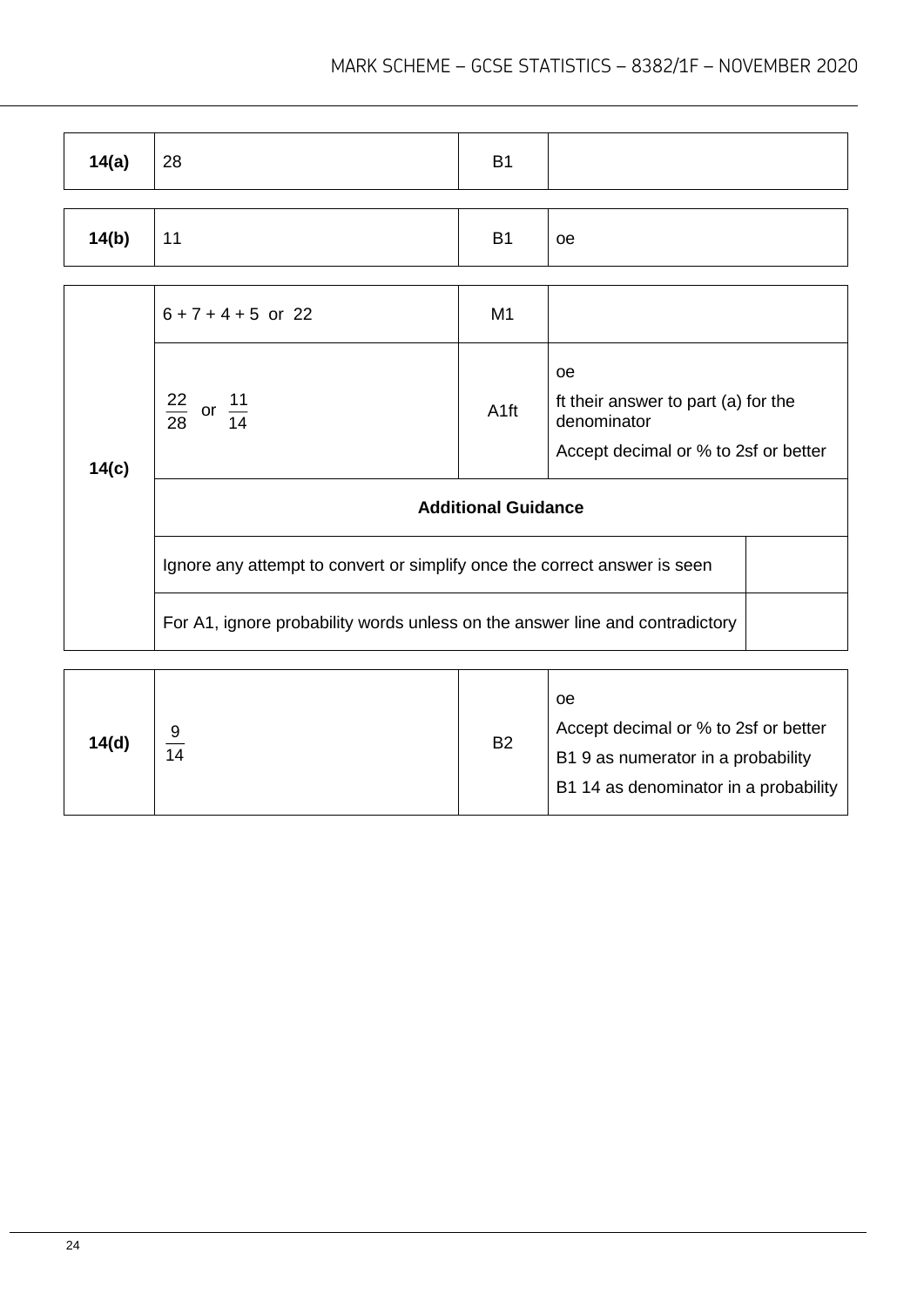| 15(a) | A comment relating to sample size / accuracy:<br>eg 6 people is not enough<br>eg The results will not be reliable enough with<br>just 6 people                             | <b>B1</b>              | oе |  |  |  |
|-------|----------------------------------------------------------------------------------------------------------------------------------------------------------------------------|------------------------|----|--|--|--|
|       | A comment relating to ethics:<br>eg The researcher cannot infect randomly<br>chosen people with a deadly disease<br>eg The people taking part in the experiment<br>may die | <b>B1</b>              | 0e |  |  |  |
|       | <b>Additional Guidance</b>                                                                                                                                                 |                        |    |  |  |  |
|       | No placebo (people may have recovered without the drug)<br>No control group                                                                                                | First B1<br>First B1   |    |  |  |  |
|       | It has to be voluntary (all 6 could have volunteered)                                                                                                                      |                        |    |  |  |  |
|       | Use people who already have the disease<br>The disease could be infectious (and so people might spread it)                                                                 | Second B1<br>Second B1 |    |  |  |  |
|       | The people could be unhealthy<br>The people could be really old and die anyway                                                                                             |                        |    |  |  |  |
|       | Any reference to problems with the drug is second B0, eg:                                                                                                                  |                        |    |  |  |  |
|       | The drug might not be suitable                                                                                                                                             | Second B0              |    |  |  |  |
|       | They might be allergic to the drug                                                                                                                                         |                        |    |  |  |  |
|       | The drug might be dangerous                                                                                                                                                |                        |    |  |  |  |
|       | The drug might have long term effects                                                                                                                                      | Second B0              |    |  |  |  |